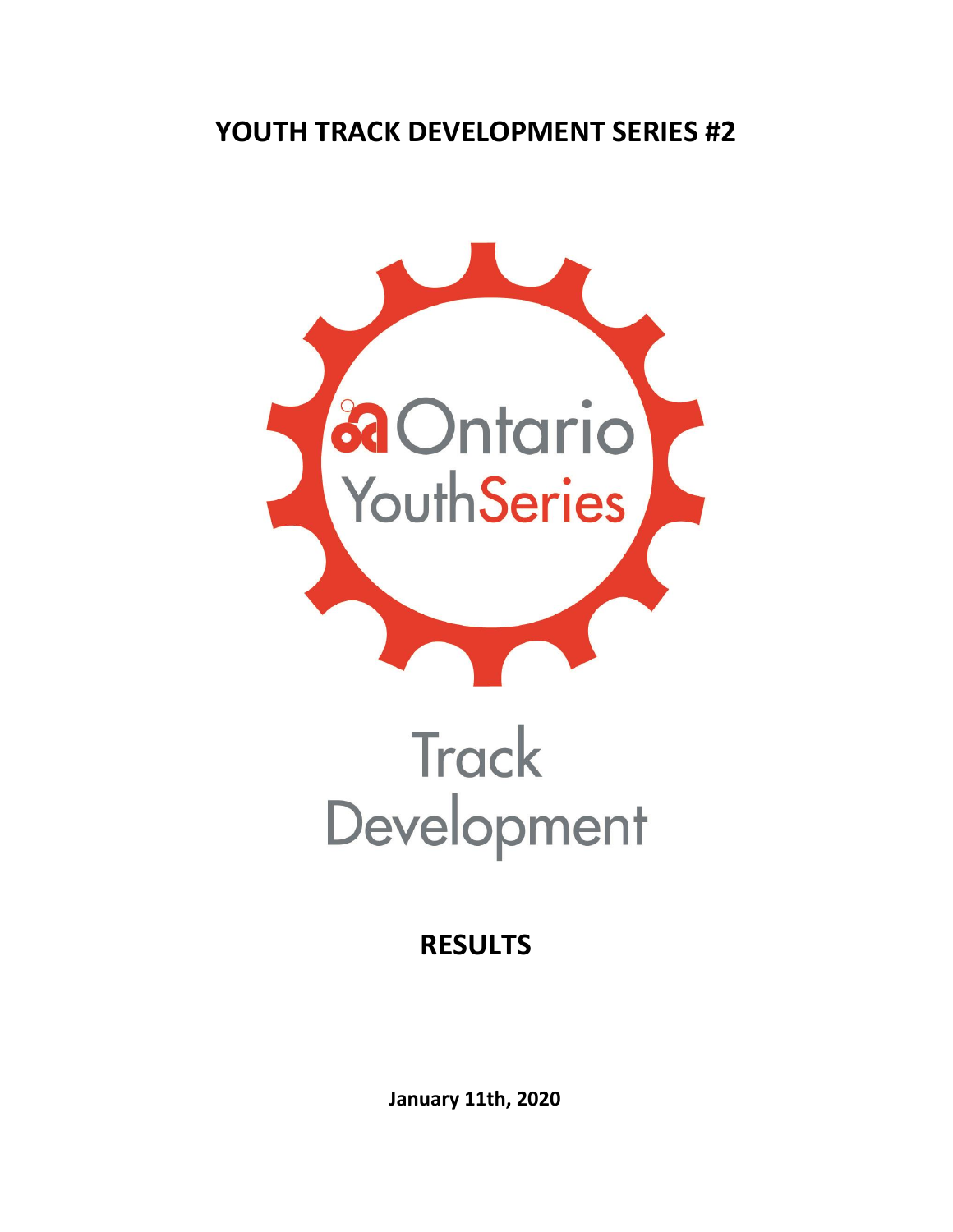| <b>SCRATCH RACE - A - 6km/24laps</b> |                                         |                           |            |            |                     |                      |  |
|--------------------------------------|-----------------------------------------|---------------------------|------------|------------|---------------------|----------------------|--|
| <b>Last Name</b>                     | <b>First Name</b>                       | <b>Affiliates</b>         | <b>Bib</b> | LAPS $+/-$ | <b>Finish Order</b> | <b>Final Placing</b> |  |
| Leonard                              | <b>Michael</b><br>Racer Sportif/Mattamy |                           | 110        |            |                     | 1                    |  |
| <b>Mattern</b>                       | <b>Carson</b>                           | Ascent                    | 114        |            |                     | $\overline{2}$       |  |
| <b>MacEwen</b>                       | <b>Finlay</b>                           | <b>Attack Racing</b>      | 112        |            |                     | 3                    |  |
| <b>Szemeczko</b>                     | Evan                                    | <b>KW Cycling Academy</b> | 121        |            |                     | $\overline{4}$       |  |
| <b>Bergeron</b>                      | <b>Charles</b>                          | <b>NCCH</b>               | 101        |            |                     | 5                    |  |
| Fedor                                | Quinn                                   | Independent               | 107        |            |                     | 6                    |  |
| Cuff                                 | Gregory                                 | <b>NCCH</b>               | 103        |            |                     | $\overline{7}$       |  |
| <b>Tompkins</b>                      | <b>Patrick</b>                          | <b>Attack Racing</b>      | 122        |            |                     | 8                    |  |
| <b>Rorke</b>                         | <b>Tyler</b>                            | <b>KW Cycling Academy</b> | 124        |            |                     | 9                    |  |
| <b>Roberts</b>                       | <b>Nicholas</b>                         | <b>Edge Cycling</b>       | 118        |            |                     | 10                   |  |
| <b>Reinke</b>                        | lan                                     | <b>NCCH</b>               | 117        |            |                     | 11                   |  |
| <b>Kopchak</b>                       | Lewis                                   | <b>Startrack</b>          | 109        |            |                     | 12                   |  |
| <b>Elliott-Cordd Andres</b>          |                                         | Neworld Team              | 105        |            |                     | 13                   |  |
| De Groote                            | Theodore                                | Ride With Ryan            | 104        |            |                     | 14                   |  |
| <b>Hadfield</b>                      | Gavin                                   | Peterborough CC           | 108        |            |                     | 15                   |  |
| Valenti                              | Luke                                    | Ride with Ryan            | 123        |            |                     | 16                   |  |
| Carney                               | Liam                                    | Madonna Wheelers          | 102        |            |                     | 17                   |  |
| <b>Stein</b>                         | <b>Dakota</b>                           | <b>Edge Cycling</b>       | 120        |            |                     | 18                   |  |
| Olejniczak                           | <b>David</b>                            | Milton Revolution         | 115        |            |                     | 19                   |  |
| <b>Scott</b>                         | <b>Andrew</b>                           | Independent               | 119        |            |                     | 20                   |  |
| <b>MacEwen</b>                       | <b>Benen</b>                            | <b>Attack Racing</b>      | 111        |            |                     | 21                   |  |
| Rauwerda                             | Lucas                                   | <b>NCCH</b>               | 116        |            |                     | 22                   |  |
|                                      |                                         |                           |            |            |                     |                      |  |
|                                      |                                         |                           |            |            |                     |                      |  |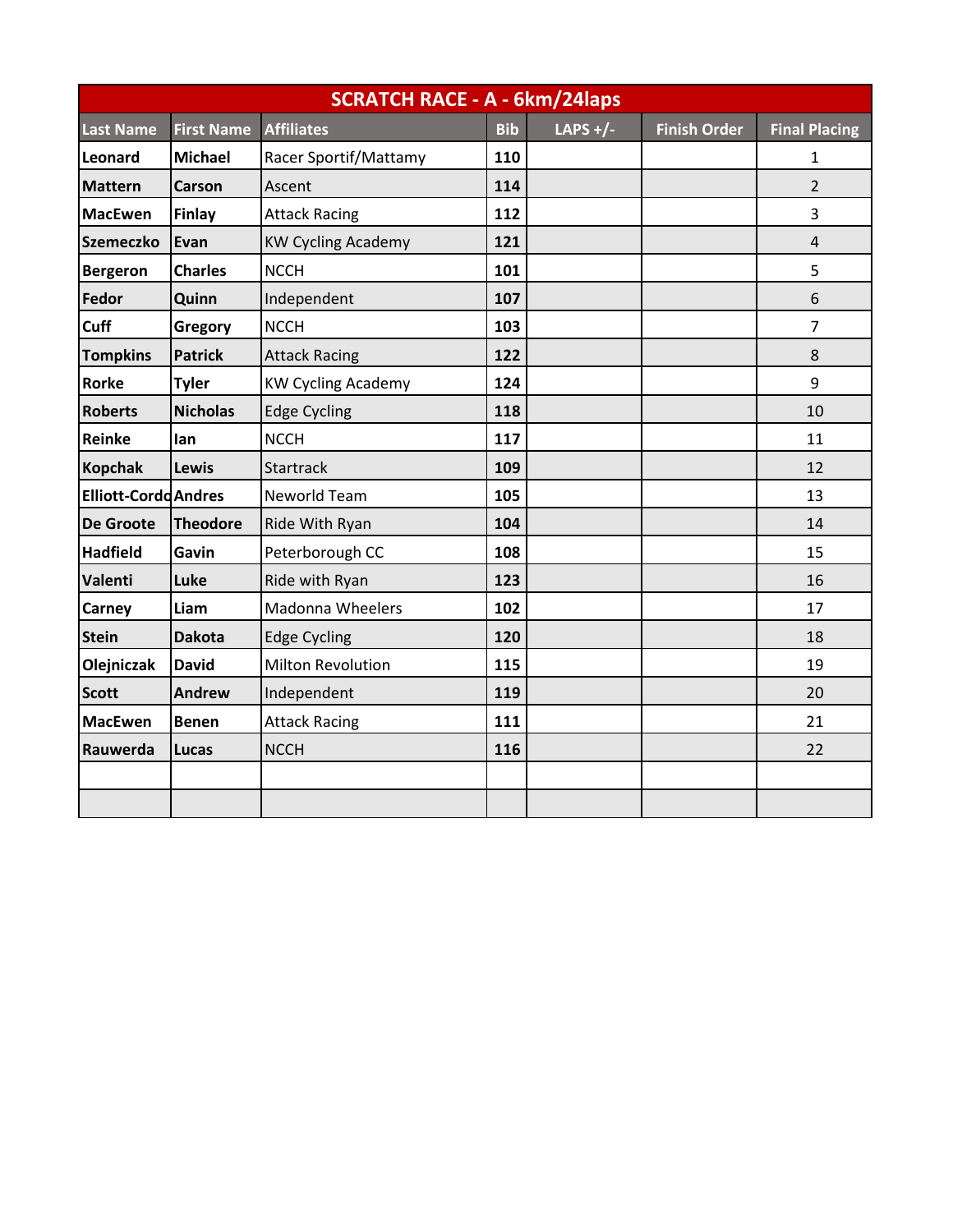| <b>SCRATCH RACE - B - 5km/20laps</b> |                   |                           |            |            |                     |                      |  |
|--------------------------------------|-------------------|---------------------------|------------|------------|---------------------|----------------------|--|
| <b>Last Name</b>                     | <b>First Name</b> | <b>Affiliates</b>         | <b>Bib</b> | LAPS $+/-$ | <b>Finish Order</b> | <b>Final Placing</b> |  |
| <b>Dempster</b>                      | Cole              | Midweek                   | 135        |            |                     | 1                    |  |
| <b>Dodge</b>                         | <b>Emily</b>      | Kwca                      | 137        |            |                     | $\overline{2}$       |  |
| <b>Price</b>                         | Jason             | <b>Team T-Town</b>        | 147        |            |                     | $\mathsf{3}$         |  |
| <b>Depew</b>                         | <b>Alex</b>       | <b>NCCH</b>               | 136        |            |                     | 4                    |  |
| <b>Badertscher Natasha</b>           |                   | Independent               | 131        |            |                     | $\mathsf S$          |  |
| Linton                               | <b>Nora</b>       | <b>Attack Racing</b>      | 152        |            |                     | $\boldsymbol{6}$     |  |
| <b>McAfee</b>                        | <b>Robbie</b>     | <b>Attack Racing</b>      | 145        |            |                     | $\overline{7}$       |  |
| Ogryzlo                              | <b>Eric</b>       | <b>Attack Racing</b>      | 153        |            |                     | $\bf 8$              |  |
| <b>Bradbury</b>                      | <b>Nicole</b>     | Independent               | 133        |            |                     | $\overline{9}$       |  |
| Cooper                               | Joshua            | attack racing             | 134        |            |                     | 10                   |  |
| <b>Fraser</b>                        | Aderyn            | Midweek Cycling Club      | 140        |            |                     | 11                   |  |
| <b>Baker</b>                         | <b>Dylan</b>      | <b>Attack Racing</b>      | 132        |            |                     | 12                   |  |
| Watson                               | <b>Mackenzie</b>  | Midweek cycling club      | 151        |            |                     | 13                   |  |
| Purdon                               | Yazmin            | <b>NCCH</b>               | 148        |            |                     | 14                   |  |
| Jackson                              | Yasmin            | Newmarket Eagles          | 142        |            |                     | 15                   |  |
| <b>Ellyatt</b>                       | <b>Andrew</b>     | <b>Attack Racing</b>      | 139        |            |                     | 16                   |  |
| Ash                                  | <b>Nate</b>       | <b>Attack Racing</b>      | 130        |            |                     | 17                   |  |
| Stavropoulo Isabella                 |                   | <b>NCCH</b>               | 149        |            |                     | 18                   |  |
| Goertz                               | <b>Lucas</b>      | <b>KW Cycling Academy</b> | 141        |            |                     | 19                   |  |
| <b>Thomas</b>                        | Justine           | Québecor-Stingray         | 150        |            |                     | 21                   |  |
| <b>Koller</b>                        | <b>Finnley</b>    | <b>Edge Cycling</b>       | 143        |            |                     | 22                   |  |
|                                      |                   |                           |            |            |                     |                      |  |
|                                      |                   |                           |            |            |                     |                      |  |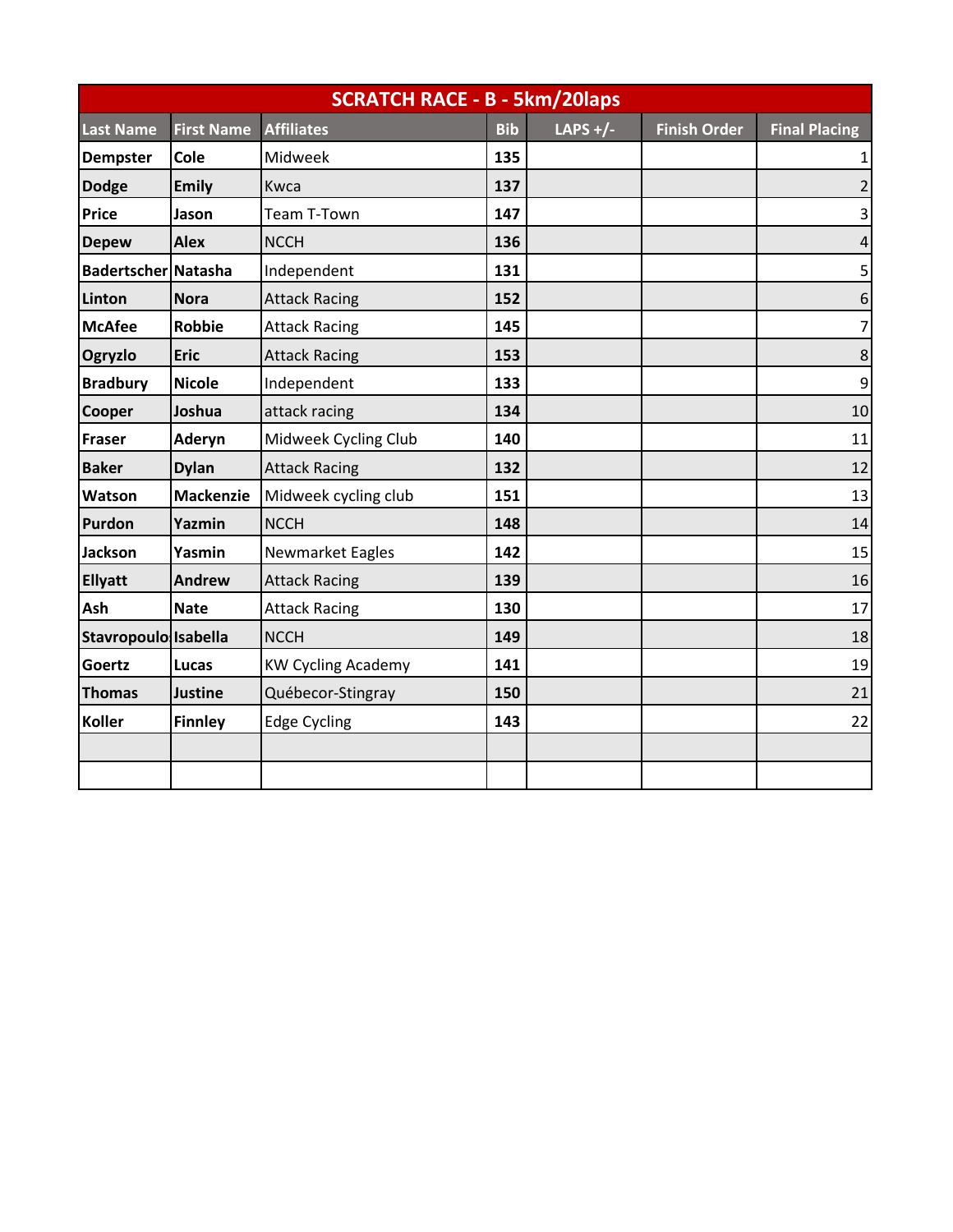| <b>SCRATCH RACE - C - 4km/16laps</b> |                   |                           |            |            |                     |                      |  |
|--------------------------------------|-------------------|---------------------------|------------|------------|---------------------|----------------------|--|
| <b>Last Name</b>                     | <b>First Name</b> | <b>Affiliates</b>         | <b>Bib</b> | LAPS $+/-$ | <b>Finish Order</b> | <b>Final Placing</b> |  |
| Hénon-Boye Quentin                   |                   | <b>Espoirs Laval</b>      | 162        |            |                     | $\mathbf{1}$         |  |
| <b>DePauw</b>                        | <b>Alex</b>       | <b>Attack Racing</b>      | 158        |            |                     | $\mathbf{2}$         |  |
| <b>Henke</b>                         | Amanda            | <b>Milton Revolution</b>  | 161        |            |                     | $\mathsf{3}$         |  |
| Fangeat                              | Alexandra         | <b>KW Cycling Academy</b> | 159        |            |                     | $\pmb{4}$            |  |
| <b>Kaake</b>                         | Jessica           | Midweek                   | 163        |            |                     | 5                    |  |
| <b>Mann</b>                          | <b>Brody</b>      | <b>Attack Racing</b>      | 164        |            |                     | $\boldsymbol{6}$     |  |
| <b>Nelson</b>                        | <b>Charlotte</b>  | Midweek Cycling           | 166        |            |                     | $\overline{7}$       |  |
| Schatzmann Emilie                    |                   | <b>Milton Revolution</b>  | 169        |            |                     | 8 <sup>1</sup>       |  |
| Rauwerda                             | <b>Jared</b>      | <b>NCCH</b>               | 168        |            |                     | $\overline{9}$       |  |
| <b>Bradbury</b>                      | Sophie            | <b>NCCH</b>               | 157        |            |                     | 10                   |  |
| Zielke-Stray                         | Angela            | <b>KW Cycling Academy</b> | 174        |            |                     | 11                   |  |
| <b>Baker</b>                         | Coryn             | <b>Attack Racing</b>      | 155        |            |                     | 12                   |  |
| <b>Bergeron</b>                      | <b>Antoine</b>    | <b>NCCH</b>               | 156        |            |                     | 12                   |  |
| <b>Pattishall</b>                    | Reagen            | <b>Edge Cycling</b>       | 167        |            |                     | 12                   |  |
| <b>Tompkins</b>                      | <b>Taylor</b>     | <b>Attack Racing</b>      | 171        |            |                     | 12                   |  |
| <b>Van Daele</b>                     | Hayden            | <b>KW Cycling Academy</b> | 172        |            |                     | 12                   |  |
| <b>Muys</b>                          | <b>Megan</b>      | Independent               | 165        |            |                     | 17                   |  |
| Verma                                | <b>Divya</b>      | <b>Edge Cycling</b>       | 173        |            |                     | 18                   |  |
| <b>Suchak</b>                        | <b>Veer</b>       | <b>Milton Revolution</b>  | 170        |            |                     | 19                   |  |
|                                      |                   |                           |            |            |                     |                      |  |
|                                      |                   |                           |            |            |                     |                      |  |
|                                      |                   |                           |            |            |                     |                      |  |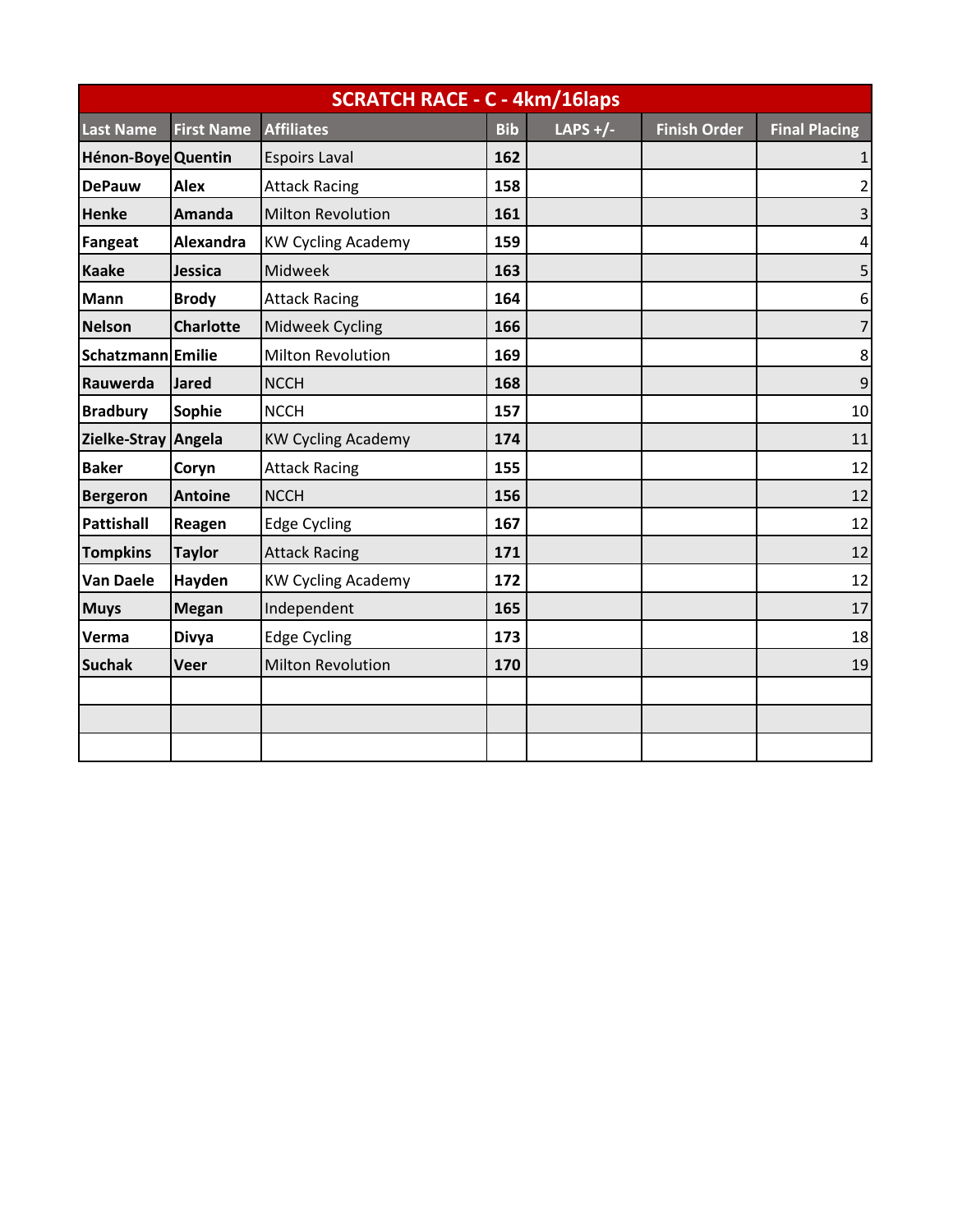| <b>SCRATCH RACE - D - 3km/12laps</b> |                   |                           |            |            |                     |                         |  |  |
|--------------------------------------|-------------------|---------------------------|------------|------------|---------------------|-------------------------|--|--|
| <b>Last Name</b>                     | <b>First Name</b> | <b>Affiliates</b>         | <b>Bib</b> | LAPS $+/-$ | <b>Finish Order</b> | <b>Final Placing</b>    |  |  |
| <b>McMullen</b>                      | Jayden            | <b>KW Cycling Academy</b> | 186        |            |                     | $\mathbf{1}$            |  |  |
| <b>Goertz</b>                        | Sagan             | <b>KW Cycling Academy</b> | 185        |            |                     | $\overline{2}$          |  |  |
| White                                | <b>Escher</b>     | Team Attack               | 176        |            |                     | $\overline{3}$          |  |  |
| Freeman                              | <b>Margaret</b>   | <b>Edge Cycling</b>       | 184        |            |                     | $\overline{\mathbf{4}}$ |  |  |
| De Groote                            | <b>Augustus</b>   | Ride With Ryan            | 180        |            |                     | 5                       |  |  |
| <b>Fangeat</b>                       | Samantha          | <b>KW Cycling Academy</b> | 183        |            |                     | 6                       |  |  |
| <b>Rico</b>                          | Camila            | <b>Milton Revolution</b>  | 175        |            |                     | $\overline{7}$          |  |  |
| <b>Montrichard Vanessa</b>           |                   | <b>NCCH</b>               | 187        |            |                     | $\bf 8$                 |  |  |
| <b>Drewitt</b>                       | Sheldon           | Speed River Cycling Club  | 181        |            |                     | $9\,$                   |  |  |
| <b>Montrichard Maria</b>             |                   | <b>NCCH</b>               | 188        |            |                     | 10                      |  |  |
| Reinke                               | <b>Sara</b>       | Independent               | 189        |            |                     | 11                      |  |  |
|                                      |                   |                           |            |            |                     |                         |  |  |
|                                      |                   |                           |            |            |                     |                         |  |  |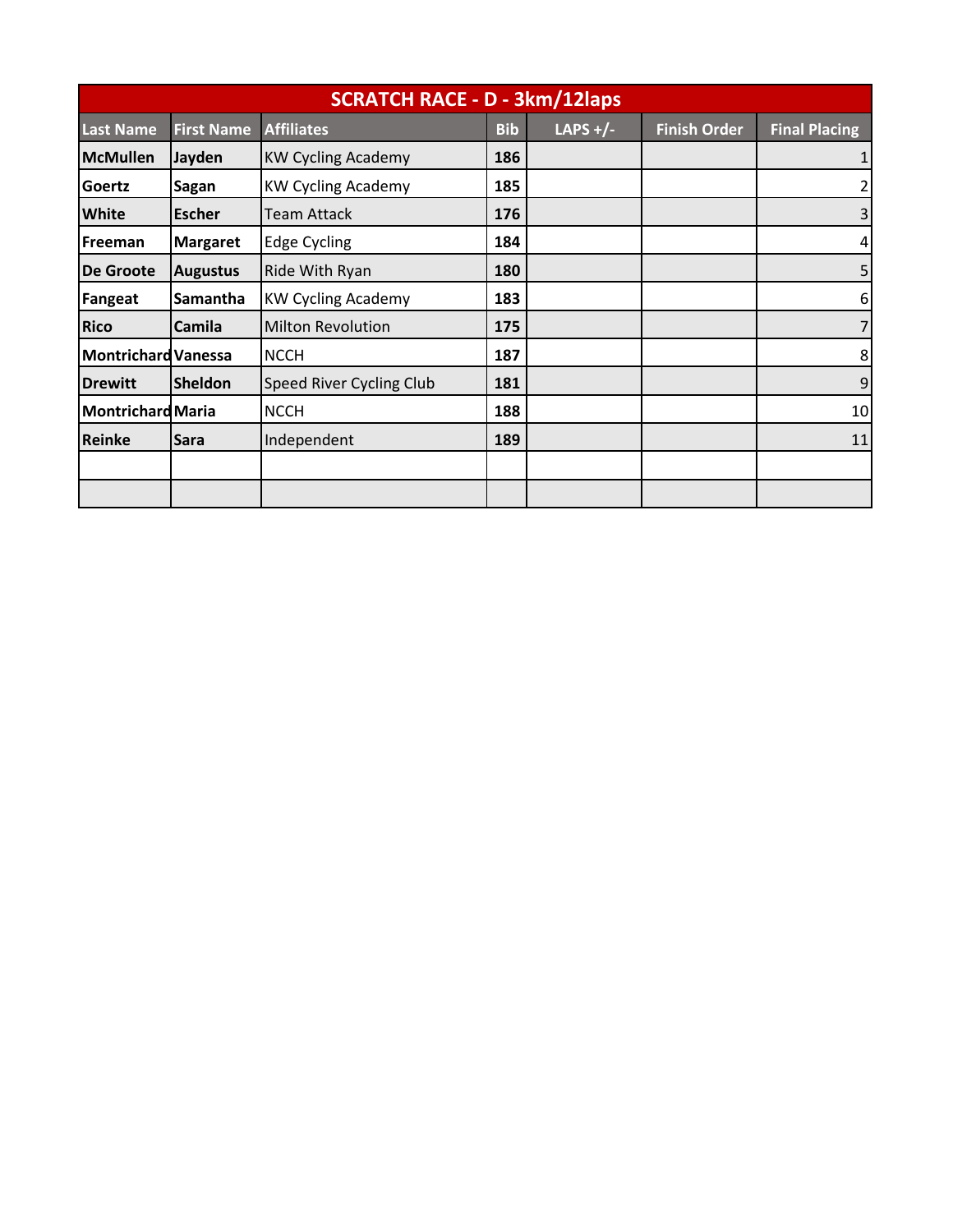| <b>SCRATCH RACE - E - 2km/8laps</b> |                   |                           |                      |  |  |                |  |  |
|-------------------------------------|-------------------|---------------------------|----------------------|--|--|----------------|--|--|
| <b>Last Name</b>                    | <b>First Name</b> | <b>Finish Order</b>       | <b>Final Placing</b> |  |  |                |  |  |
| Jackson                             | Haniya            | <b>Newmarket Eagles</b>   | 194                  |  |  | 1              |  |  |
| Afan                                | Kai               | <b>Star Track</b>         | 190                  |  |  | $\overline{2}$ |  |  |
| De Groote                           | Carl              | Ride With Ryan            | 192                  |  |  | $\overline{3}$ |  |  |
| Fangeat                             | <b>Thomas</b>     | <b>KW Cycling Academy</b> | 193                  |  |  | $\overline{4}$ |  |  |
| <b>Wert</b>                         | <b>Henry</b>      | Junior Cycle Sport        | 195                  |  |  | 5 <sup>1</sup> |  |  |
| <b>Franks</b>                       | Grayson           | Independent               | 196                  |  |  | 6              |  |  |
| <b>Burke</b>                        | Rohan             | <b>NCCH</b>               | 191                  |  |  | $\overline{7}$ |  |  |
|                                     |                   |                           |                      |  |  |                |  |  |
|                                     |                   |                           |                      |  |  |                |  |  |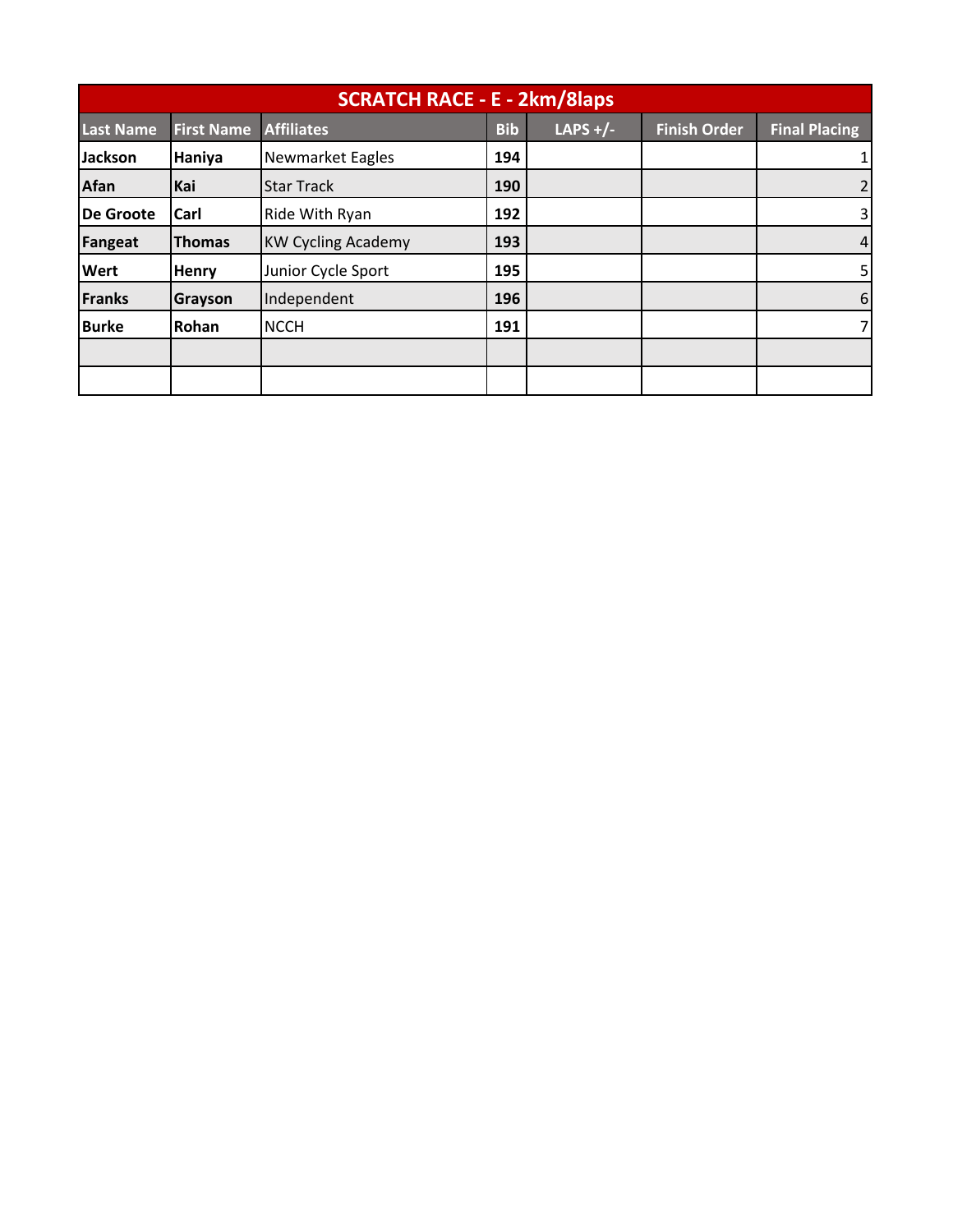| <b>KEIRIN QUALIFIER - A</b>                   |                 |                           |            |                      |  |  |
|-----------------------------------------------|-----------------|---------------------------|------------|----------------------|--|--|
|                                               | <b>HEAT 1</b>   |                           | <b>Bib</b> | <b>Final Placing</b> |  |  |
| <b>Scott</b>                                  | <b>Andrew</b>   | Independent               | 119        | 1                    |  |  |
| <b>Stein</b>                                  | <b>Dakota</b>   | <b>Edge Cycling</b>       | 120        | $\overline{2}$       |  |  |
| <b>MacEwen</b>                                | <b>Finlay</b>   | <b>Attack Racing</b>      | 112        | 3                    |  |  |
| Olejniczak                                    | <b>David</b>    | <b>Milton Revolution</b>  | 115        | 4                    |  |  |
|                                               |                 |                           |            |                      |  |  |
|                                               | <b>HEAT 2</b>   |                           | <b>Bib</b> | <b>Final Placing</b> |  |  |
| <b>Mattern</b>                                | Carson          | Ascent                    | 114        | 1                    |  |  |
| <b>Rorke</b>                                  | <b>Tyler</b>    | <b>KW Cycling Academy</b> | 124        |                      |  |  |
| <b>Hadfield</b>                               | Gavin           | Peterborough CC           | 108        | 3                    |  |  |
| <b>MacEwen</b>                                | <b>Benen</b>    | <b>Attack Racing</b>      | 111        | 4                    |  |  |
|                                               |                 |                           |            |                      |  |  |
|                                               | <b>HEAT 3</b>   |                           | <b>Bib</b> | <b>Final Placing</b> |  |  |
| Fedor                                         | Quinn           | Independent               | 107        | 1                    |  |  |
| Carney                                        | Liam            | <b>Madonna Wheelers</b>   | 102        | 2                    |  |  |
| <b>Reinke</b>                                 | lan             | <b>NCCH</b>               | 117        | 3                    |  |  |
|                                               |                 |                           |            |                      |  |  |
|                                               | <b>HEAT4</b>    |                           | <b>Bib</b> | <b>Final Placing</b> |  |  |
| <b>Tompkins</b>                               | <b>Patrick</b>  | <b>Attack Racing</b>      | 122        | 1                    |  |  |
| <b>Kopchak</b>                                | Lewis           | Startrack                 | 109        | 2                    |  |  |
| Rauwerda                                      | Lucas           | <b>NCCH</b>               | 116        | 3                    |  |  |
| <b>Elliott-Cordoba</b>                        | <b>Andres</b>   | <b>Neworld Team</b>       | 105        | 4                    |  |  |
|                                               |                 |                           |            |                      |  |  |
|                                               | <b>HEAT 5</b>   |                           | <b>Bib</b> | <b>Final Placing</b> |  |  |
| <b>Roberts</b>                                | <b>Nicholas</b> | <b>Edge Cycling</b>       | 118        | 1                    |  |  |
| <b>Szemeczko</b>                              | Evan            | <b>KW Cycling Academy</b> | 121        | 2                    |  |  |
| Cuff                                          | <b>Gregory</b>  | <b>NCCH</b>               | 103        | 3                    |  |  |
| De Groote                                     | <b>Theodore</b> | Ride With Ryan            | 104        | 4                    |  |  |
|                                               |                 |                           |            |                      |  |  |
|                                               | <b>HEAT 6</b>   |                           | <b>Bib</b> | <b>Final Placing</b> |  |  |
| Leonard                                       | <b>Michael</b>  | Racer Sportif/Mattamy     | 110        | 1                    |  |  |
| <b>Bergeron</b>                               | <b>Charles</b>  | <b>NCCH</b>               | 101        | 2                    |  |  |
| Valenti                                       | Luke            | Ride with Ryan            | 123        | 3                    |  |  |
|                                               |                 |                           |            |                      |  |  |
| *1st rider to 1st final, 2nd to 2nd final etc |                 |                           |            |                      |  |  |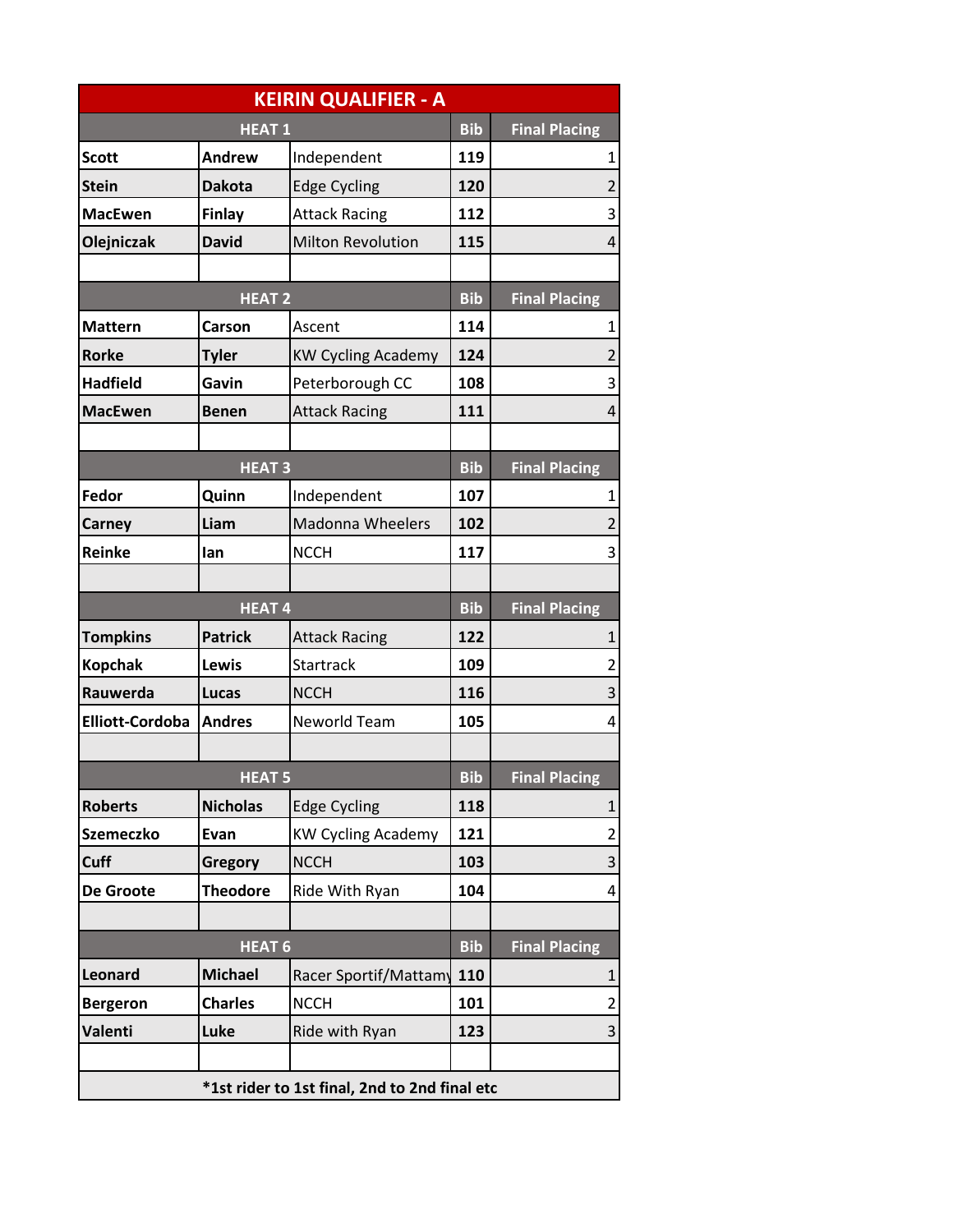| <b>KEIRIN QUALIFIER - B</b>                   |                  |                           |            |                         |  |  |
|-----------------------------------------------|------------------|---------------------------|------------|-------------------------|--|--|
|                                               | <b>HEAT1</b>     |                           | <b>Bib</b> | <b>Final Placing</b>    |  |  |
| <b>Depew</b>                                  | <b>Alex</b>      | <b>NCCH</b>               | 136        | 1                       |  |  |
| <b>Dodge</b>                                  | <b>Emily</b>     | Kwca                      | 137        | $\overline{2}$          |  |  |
| Ash                                           | <b>Nate</b>      | <b>Attack Racing</b>      | 130        | 3                       |  |  |
| <b>Badertscher</b>                            | <b>Natasha</b>   | Independent               | 131        | 4                       |  |  |
|                                               |                  |                           |            |                         |  |  |
|                                               | <b>HEAT 2</b>    |                           | <b>Bib</b> | <b>Final Placing</b>    |  |  |
| <b>Price</b>                                  | Jason            | <b>Team T-Town</b>        | 147        | 1                       |  |  |
| Goertz                                        | Lucas            | <b>KW Cycling Academy</b> | 141        |                         |  |  |
| <b>Stavropoulos</b>                           | Isabella         | <b>NCCH</b>               | 149        | 3                       |  |  |
| <b>Baker</b>                                  | <b>Dylan</b>     | <b>Attack Racing</b>      | 132        | 4                       |  |  |
|                                               |                  |                           |            |                         |  |  |
|                                               | <b>HEAT 3</b>    |                           | <b>Bib</b> | <b>Final Placing</b>    |  |  |
| Ogryzlo                                       | <b>Eric</b>      | <b>Attack Racing</b>      | 153        | 1                       |  |  |
| <b>Fraser</b>                                 | Aderyn           | Midweek Cycling Club      | 140        | $\overline{2}$          |  |  |
| Cooper                                        | Joshua           | attack racing             | 134        | 3                       |  |  |
|                                               |                  |                           |            |                         |  |  |
|                                               | <b>HEAT4</b>     |                           | <b>Bib</b> | <b>Final Placing</b>    |  |  |
| <b>Bradbury</b>                               | <b>Nicole</b>    | Independent               | 133        | 1                       |  |  |
| <b>Jackson</b>                                | Yasmin           | <b>Newmarket Eagles</b>   | 142        | 2                       |  |  |
| Hénon-Boyer                                   | Quentin          | <b>Espoirs Laval</b>      | 162        | 3                       |  |  |
| <b>Ellyatt</b>                                | <b>Andrew</b>    | <b>Attack Racing</b>      | 139        | 4                       |  |  |
|                                               |                  |                           |            |                         |  |  |
|                                               | <b>HEAT 5</b>    |                           | <b>Bib</b> | <b>Final Placing</b>    |  |  |
| <b>McAfee</b>                                 | <b>Robbie</b>    | <b>Attack Racing</b>      | 145        | 1                       |  |  |
| <b>Thomas</b>                                 | <b>Justine</b>   | Québecor-Stingray         | 150        | $\overline{\mathbf{c}}$ |  |  |
| Purdon                                        | Yazmin           | <b>NCCH</b>               | 148        | 3                       |  |  |
| <b>Watson</b>                                 | <b>Mackenzie</b> | Midweek cycling club      | 151        | 4                       |  |  |
|                                               |                  |                           |            |                         |  |  |
| <b>HEAT 6</b>                                 |                  |                           |            | <b>Final Placing</b>    |  |  |
| <b>Dempster</b>                               | Cole             | Midweek                   | 135        | 1                       |  |  |
| <b>Koller</b>                                 | <b>Finnley</b>   | <b>Edge Cycling</b>       | 143        | $\overline{\mathbf{c}}$ |  |  |
| Linton                                        | <b>Nora</b>      | <b>Attack Racing</b>      | 152        | 3                       |  |  |
|                                               |                  |                           |            |                         |  |  |
| *1st rider to 1st final, 2nd to 2nd final etc |                  |                           |            |                         |  |  |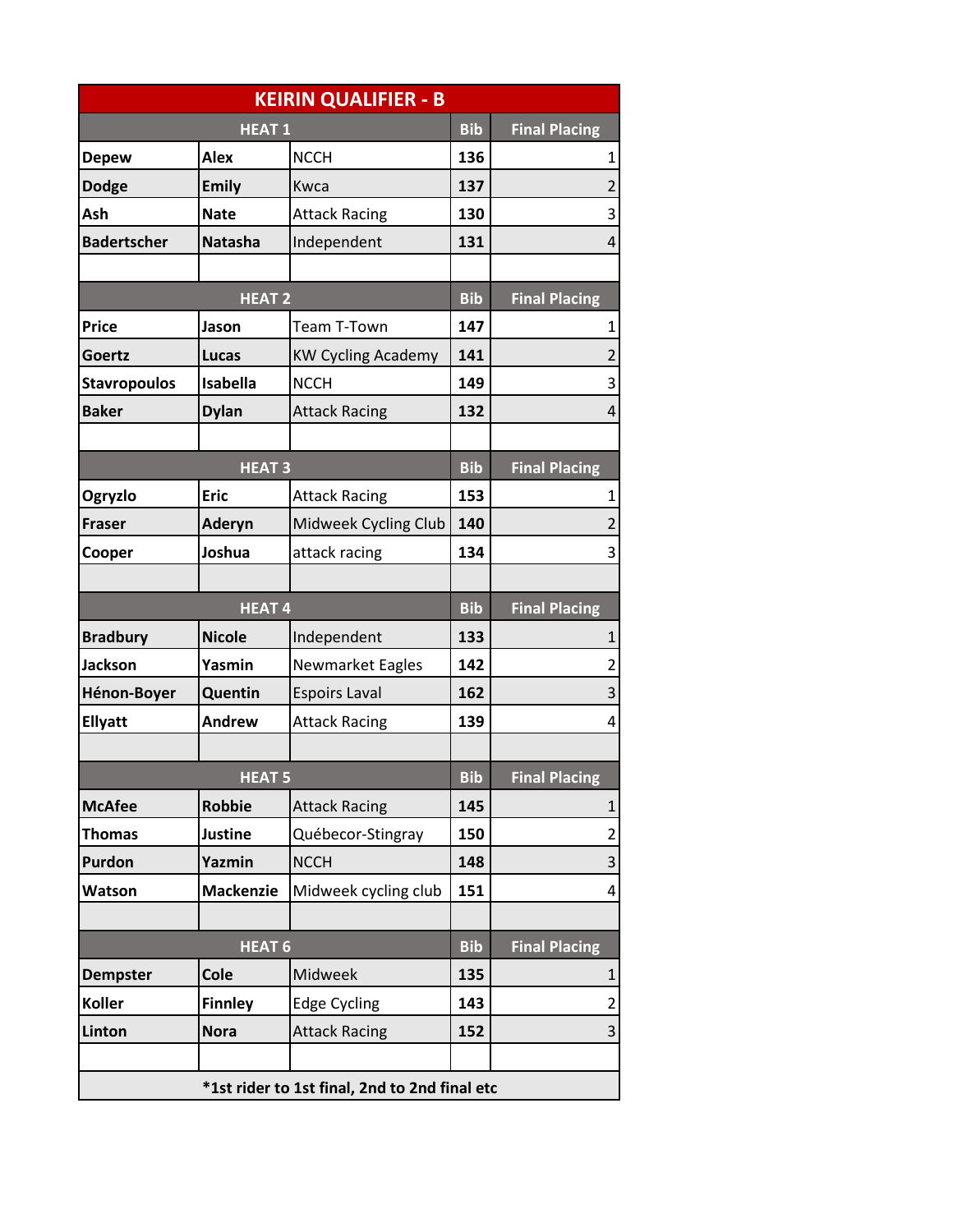| <b>KEIRIN QUALIFIER - C</b>                   |                  |                           |            |                      |  |
|-----------------------------------------------|------------------|---------------------------|------------|----------------------|--|
|                                               | <b>Bib</b>       | <b>Final Placing</b>      |            |                      |  |
| <b>Suchak</b>                                 | <b>Veer</b>      | <b>Milton Revolution</b>  | 170        | 1                    |  |
| <b>Muys</b>                                   | <b>Megan</b>     | Independent               | 165        | 2                    |  |
| <b>Bradbury</b>                               | <b>Sophie</b>    | <b>NCCH</b>               | 157        | 3                    |  |
| <b>Baker</b>                                  | Coryn            | <b>Attack Racing</b>      | 155        | 4                    |  |
|                                               |                  |                           |            |                      |  |
|                                               | <b>HEAT 2</b>    |                           | <b>Bib</b> | <b>Final Placing</b> |  |
| <b>DePauw</b>                                 | <b>Alex</b>      | <b>Attack Racing</b>      | 158        | 1                    |  |
| <b>Kaake</b>                                  | <b>Jessica</b>   | Midweek                   | 163        | 2                    |  |
| <b>Bergeron</b>                               | <b>Antoine</b>   | <b>NCCH</b>               | 156        | 3                    |  |
| Schatzmann                                    | <b>Emilie</b>    | <b>Milton Revolution</b>  | 169        | 4                    |  |
|                                               |                  |                           |            |                      |  |
|                                               | <b>HEAT3</b>     |                           | <b>Bib</b> | <b>Final Placing</b> |  |
| <b>Fangeat</b>                                | Alexandra        | <b>KW Cycling Academy</b> | 159        | 1                    |  |
| Mann                                          | <b>Brody</b>     | <b>Attack Racing</b>      | 164        | 2                    |  |
| Rauwerda                                      | <b>Jared</b>     | <b>NCCH</b>               | 168        | 3                    |  |
|                                               |                  |                           |            |                      |  |
|                                               | <b>HEAT4</b>     |                           | <b>Bib</b> | <b>Final Placing</b> |  |
| <b>Van Daele</b>                              | Hayden           | <b>KW Cycling Academy</b> | 172        | 1                    |  |
| <b>Henke</b>                                  | <b>Amanda</b>    | <b>Milton Revolution</b>  | 161        | 2                    |  |
| <b>Tompkins</b>                               | <b>Taylor</b>    | <b>Attack Racing</b>      | 171        | 3                    |  |
|                                               |                  |                           |            |                      |  |
|                                               | <b>HEAT 5</b>    |                           | <b>Bib</b> | <b>Final Placing</b> |  |
| <b>Pattishall</b>                             | Reagen           | <b>Edge Cycling</b>       | 167        | $\mathbf 1$          |  |
| Verma                                         | Divya            | <b>Edge Cycling</b>       | 173        | $\overline{2}$       |  |
| <b>Nelson</b>                                 | <b>Charlotte</b> | Midweek Cycling           | 166        | 3                    |  |
| Zielke-Stray                                  | Angela           | <b>KW Cycling Academy</b> | 174        | 4                    |  |
|                                               |                  |                           |            |                      |  |
| *1st rider to 1st final, 2nd to 2nd final etc |                  |                           |            |                      |  |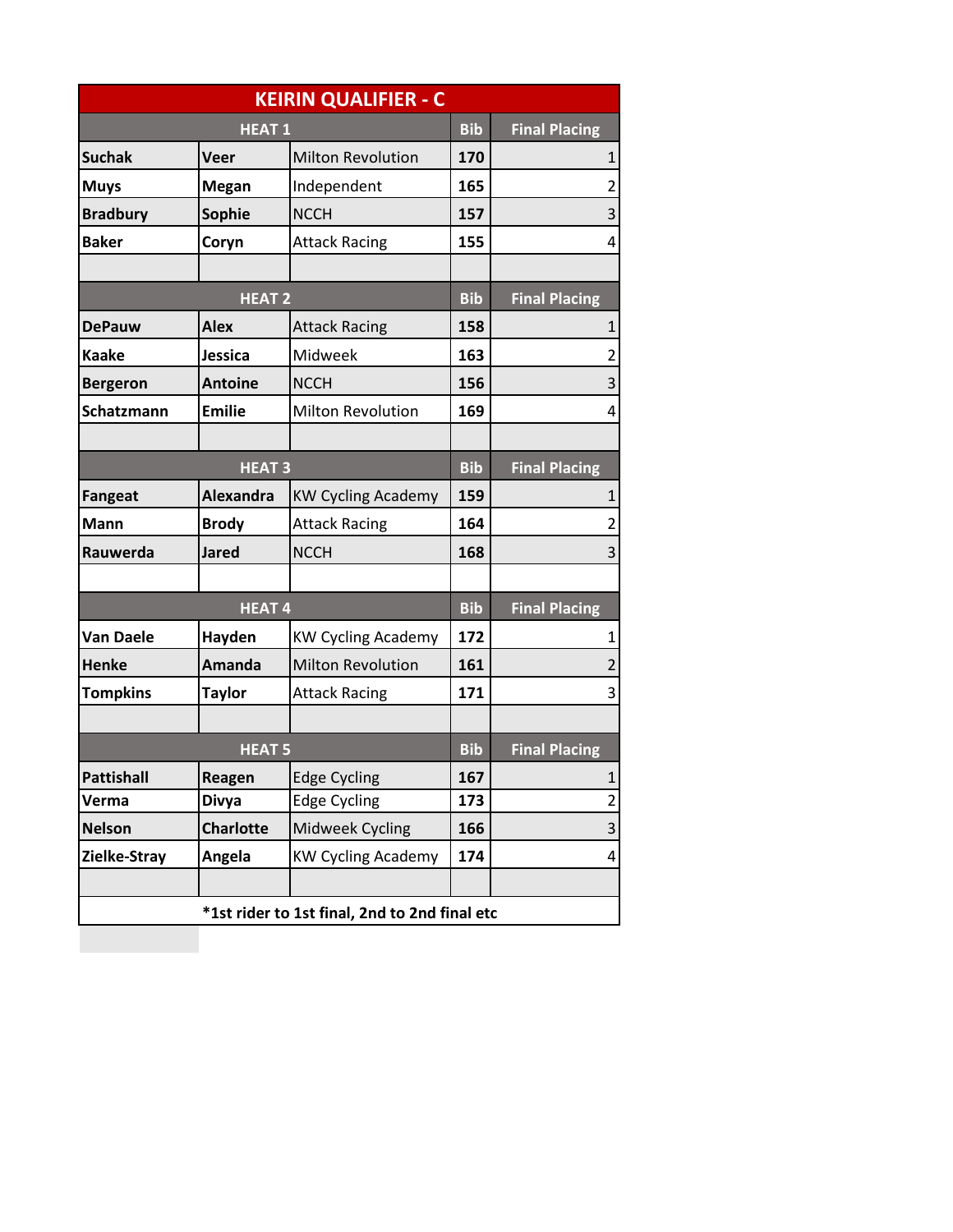| <b>KEIRIN QUALIFIER - D</b>              |                 |                           |            |                      |  |  |
|------------------------------------------|-----------------|---------------------------|------------|----------------------|--|--|
|                                          | <b>HEAT1</b>    |                           | <b>Bib</b> | <b>Final Placing</b> |  |  |
| <b>McMullen</b>                          | Jayden          | <b>KW Cycling Academy</b> | 186        | 1                    |  |  |
| <b>Fangeat</b>                           | <b>Samantha</b> | <b>KW Cycling Academy</b> | 183        | 2                    |  |  |
| <b>Drewitt</b>                           | <b>Sheldon</b>  | Speed River Cycling Clu   | 181        | 3                    |  |  |
| <b>Reinke</b>                            | <b>Sara</b>     | Independent               | 189        | 4                    |  |  |
|                                          |                 |                           |            |                      |  |  |
|                                          | <b>HEAT 2</b>   |                           | <b>Bib</b> | <b>Final Placing</b> |  |  |
| De Groote                                | <b>Augustus</b> | Ride With Ryan            | 180        | 1                    |  |  |
| <b>Rico</b>                              | Camila          | <b>Milton Revolution</b>  | 175        | $\overline{2}$       |  |  |
| <b>Montrichard</b>                       | <b>Maria</b>    | <b>NCCH</b>               | 188        | 3                    |  |  |
| Goertz                                   | <b>Sagan</b>    | <b>KW Cycling Academy</b> | 185        | 4                    |  |  |
|                                          |                 |                           |            |                      |  |  |
|                                          | <b>HEAT3</b>    |                           | <b>Bib</b> | <b>Final Placing</b> |  |  |
| Freeman                                  | <b>Margaret</b> | <b>Edge Cycling</b>       | 184        | 1                    |  |  |
| White                                    | <b>Escher</b>   | <b>Team Attack</b>        | 176        | 2                    |  |  |
| <b>Montrichard</b>                       | Vanessa         | <b>NCCH</b>               | 187        | 3                    |  |  |
|                                          |                 |                           |            |                      |  |  |
| *Top 2 to 1st final, others to 2nd final |                 |                           |            |                      |  |  |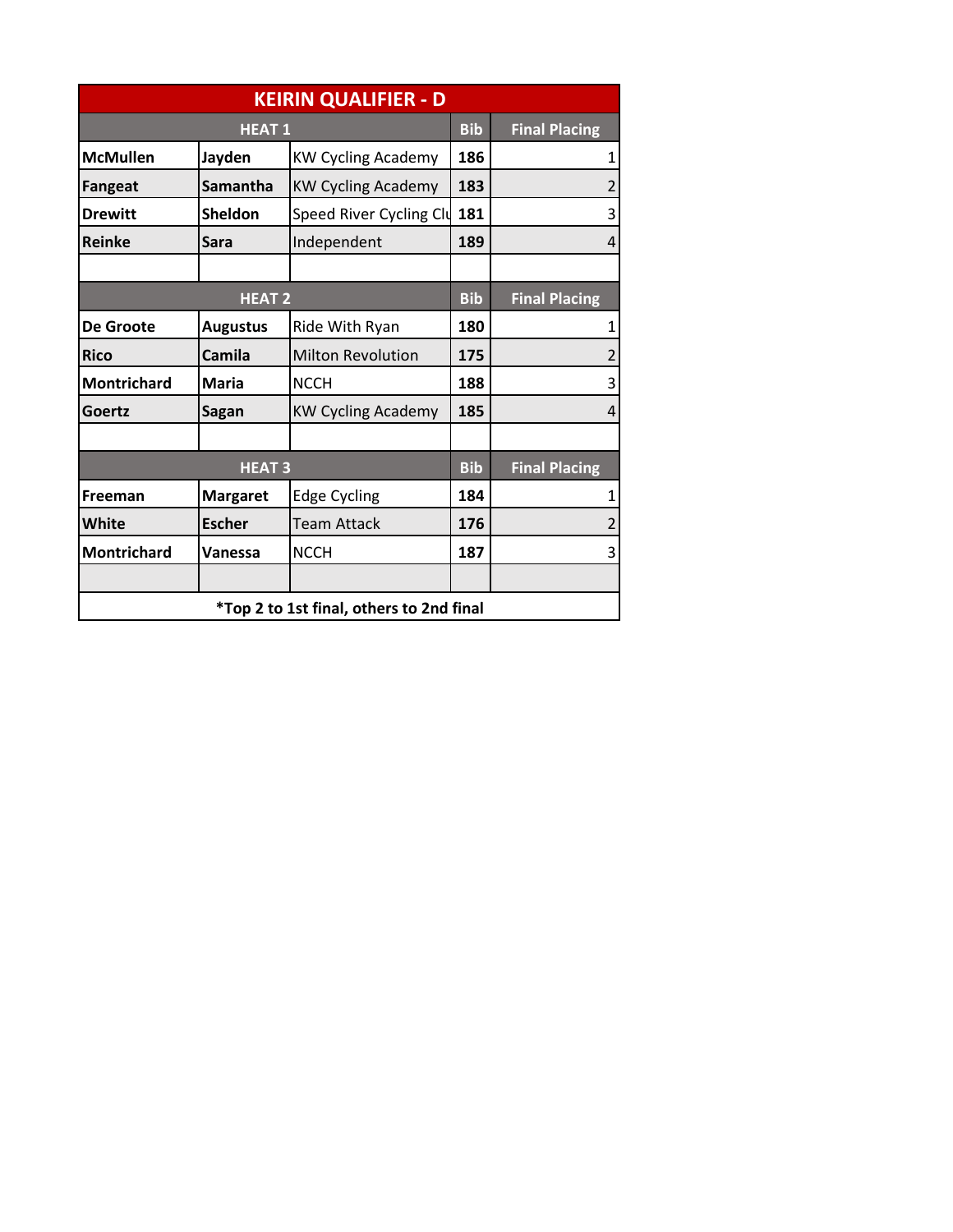| <b>KEIRIN QUALIFIER - E</b>              |               |                           |            |                      |  |  |
|------------------------------------------|---------------|---------------------------|------------|----------------------|--|--|
|                                          | <b>HEAT 1</b> |                           | <b>Bib</b> | <b>Final Placing</b> |  |  |
| Afan                                     | Kai           | <b>Star Track</b>         | 190        |                      |  |  |
| De Groote                                | Carl          | Ride With Ryan            | 192        | 2                    |  |  |
| <b>Burke</b>                             | Rohan         | <b>NCCH</b>               | 191        | 3                    |  |  |
|                                          |               |                           |            |                      |  |  |
|                                          | <b>HEAT 2</b> |                           | <b>Bib</b> | <b>Final Placing</b> |  |  |
| <b>Jackson</b>                           | Haniya        | <b>Newmarket Eagles</b>   | 194        |                      |  |  |
| <b>Fangeat</b>                           | <b>Thomas</b> | <b>KW Cycling Academy</b> | 193        | 2                    |  |  |
| <b>Franks</b>                            | Grayson       | Independent               | 196        | 3                    |  |  |
| Wert                                     | <b>Henry</b>  | Junior Cycle Sport        | 195        | 4                    |  |  |
|                                          |               |                           |            |                      |  |  |
| *Top 2 to 1st final, others to 2nd final |               |                           |            |                      |  |  |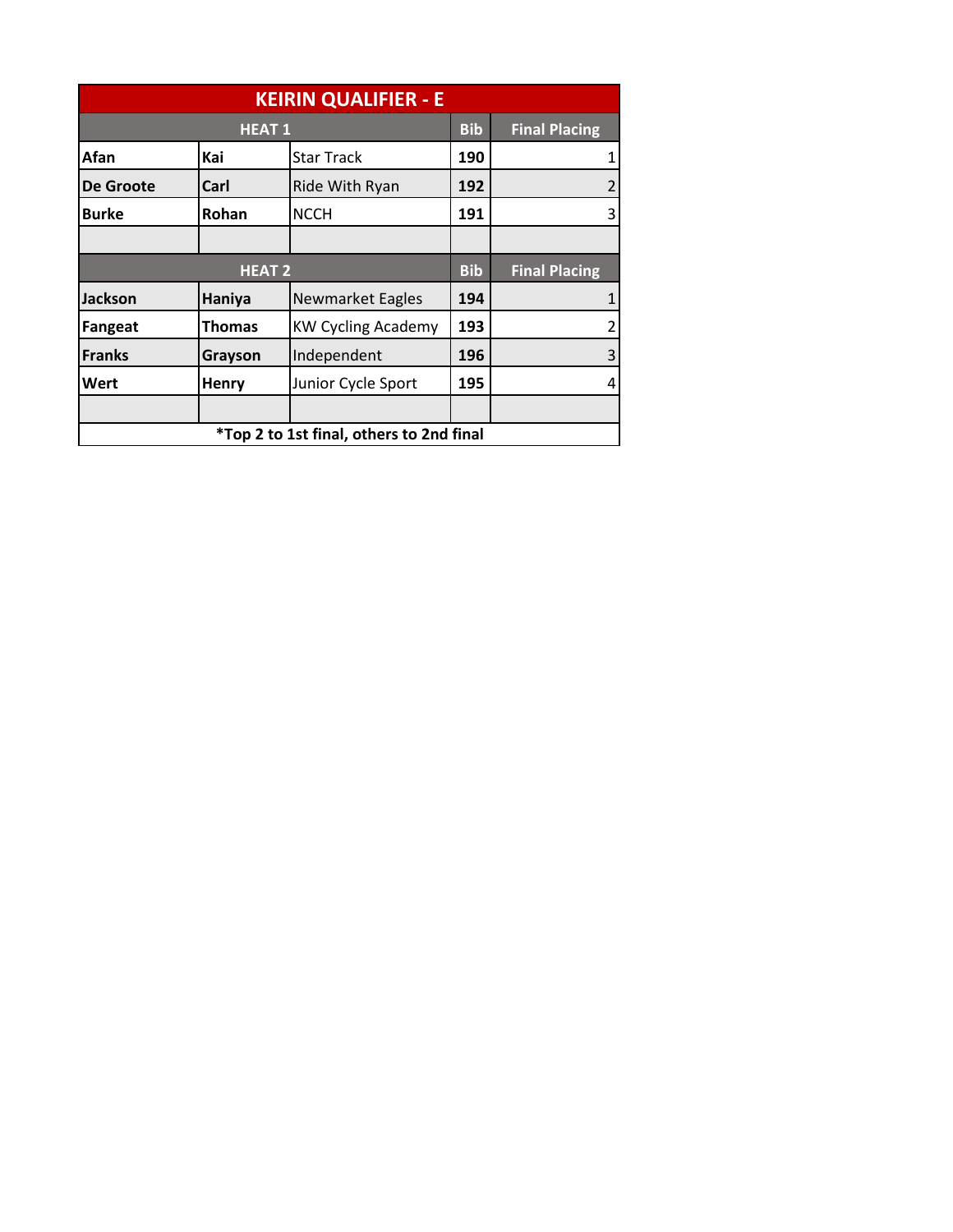| <b>KEIRIN FINAL - A</b>     |                 |                           |            |                      |  |  |
|-----------------------------|-----------------|---------------------------|------------|----------------------|--|--|
|                             | <b>HEAT1</b>    |                           | <b>Bib</b> | <b>Final Placing</b> |  |  |
| <b>Roberts</b>              | <b>Nicholas</b> | <b>Edge Cycling</b>       | 118        | 1                    |  |  |
| <b>Scott</b>                | <b>Andrew</b>   | Independent               | 119        | $\overline{2}$       |  |  |
| <b>Mattern</b>              | Carson          | Ascent                    | 114        | 3                    |  |  |
| <b>Tompkins</b>             | <b>Patrick</b>  | <b>Attack Racing</b>      | 122        | 4                    |  |  |
| Fedor                       | Quinn           | Independent               | 107        | 5                    |  |  |
| Leonard                     | <b>Michael</b>  | Racer Sportif/Mattamy     | 110        | 6                    |  |  |
|                             |                 |                           |            |                      |  |  |
|                             |                 |                           |            |                      |  |  |
|                             | <b>HEAT 2</b>   |                           | <b>Bib</b> | <b>Final Placing</b> |  |  |
| <b>Szemeczko</b>            | Evan            | <b>KW Cycling Academy</b> | 121        | 1                    |  |  |
| <b>Rorke</b>                | <b>Tyler</b>    | <b>KW Cycling Academy</b> | 124        | 2                    |  |  |
| <b>Stein</b>                | <b>Dakota</b>   | <b>Edge Cycling</b>       | 120        | 3                    |  |  |
| Carney                      | Liam            | <b>Madonna Wheelers</b>   | 102        | 4                    |  |  |
| <b>Bergeron</b>             | <b>Charles</b>  | <b>NCCH</b>               | 101        | 5                    |  |  |
| <b>Kopchak</b>              | <b>Lewis</b>    | Startrack                 | 109        | 6                    |  |  |
|                             |                 |                           |            |                      |  |  |
|                             |                 |                           |            |                      |  |  |
|                             | <b>HEAT 3</b>   |                           | <b>Bib</b> | <b>Final Placing</b> |  |  |
| <b>MacEwen</b>              | <b>Finlay</b>   | <b>Attack Racing</b>      | 112        | 1                    |  |  |
| Cuff                        | <b>Gregory</b>  | <b>NCCH</b>               | 103        | $\overline{2}$       |  |  |
| Rauwerda                    | Lucas           | <b>NCCH</b>               | 116        | 3                    |  |  |
| <b>Reinke</b>               | lan             | <b>NCCH</b>               | 117        | 4                    |  |  |
| Valenti                     | Luke            | Ride with Ryan            | 123        | 5                    |  |  |
| <b>Hadfield</b>             | Gavin           | Peterborough CC           | 108        | 6                    |  |  |
|                             |                 |                           |            |                      |  |  |
|                             |                 |                           |            |                      |  |  |
|                             | <b>HEAT4</b>    |                           | <b>Bib</b> | <b>Final Placing</b> |  |  |
| De Groote                   | <b>Theodore</b> | Ride With Ryan            | 104        | 1                    |  |  |
| Olejniczak                  | <b>David</b>    | <b>Milton Revolution</b>  | 115        | 2                    |  |  |
| <b>Elliott-Cordd Andres</b> |                 | Neworld Team              | 105        | 3                    |  |  |
| <b>MacEwen</b>              | <b>Benen</b>    | <b>Attack Racing</b>      | 111        | 4                    |  |  |
|                             |                 |                           |            |                      |  |  |
|                             |                 |                           |            |                      |  |  |
|                             |                 |                           |            |                      |  |  |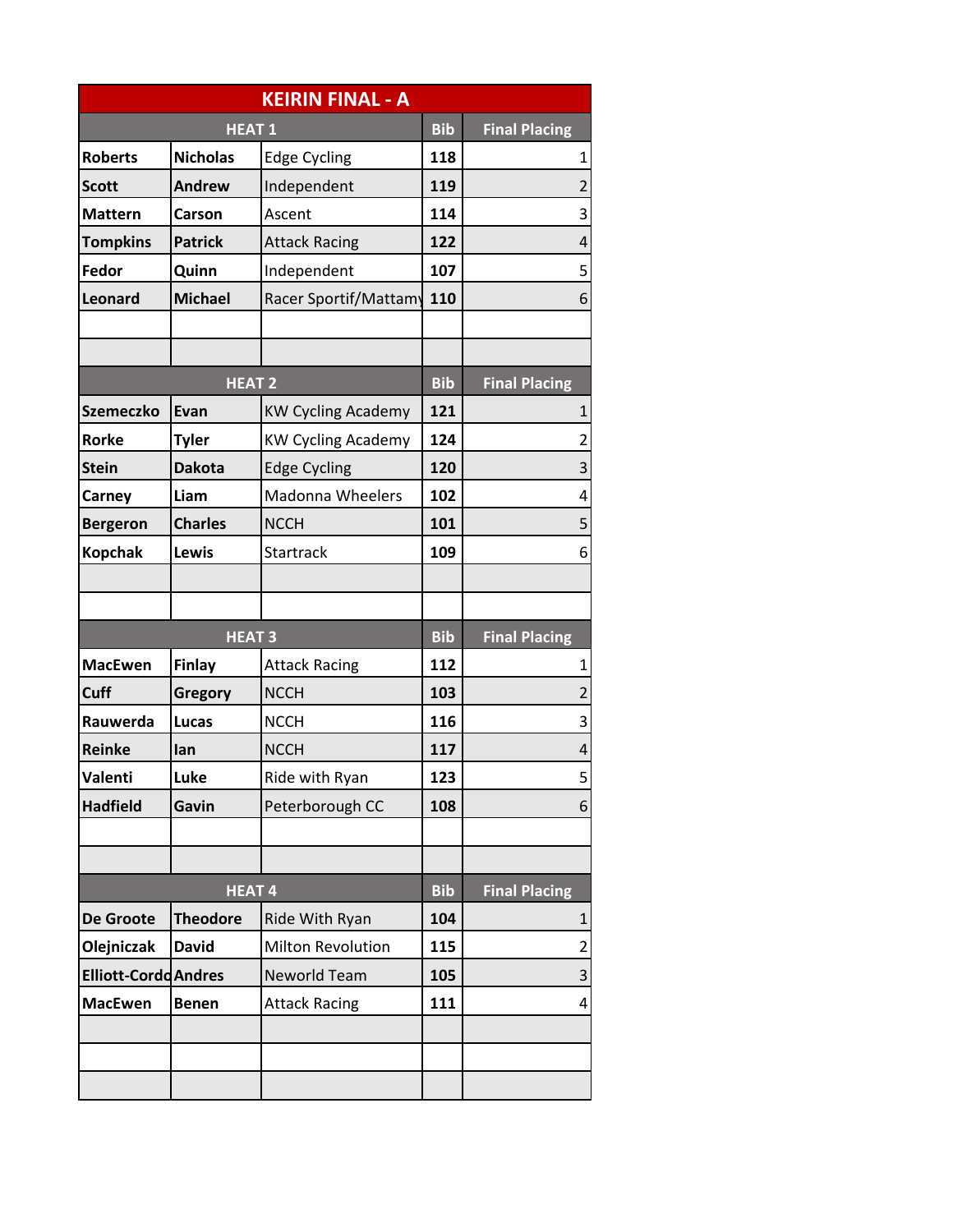| <b>KEIRIN FINAL - B</b>    |                  |                           |            |                         |  |  |
|----------------------------|------------------|---------------------------|------------|-------------------------|--|--|
|                            | <b>HEAT1</b>     |                           | <b>Bib</b> | <b>Final Placing</b>    |  |  |
| Ogryzlo                    | <b>Eric</b>      | <b>Attack Racing</b>      | 153        | 1                       |  |  |
| <b>Depew</b>               | <b>Alex</b>      | <b>NCCH</b>               | 136        | 2                       |  |  |
| <b>Price</b>               | Jason            | <b>Team T-Town</b>        | 147        | 3                       |  |  |
| Dempster                   | Cole             | Midweek                   | 135        | 4                       |  |  |
| <b>Bradbury</b>            | <b>Nicole</b>    | Independent               | 133        | 5                       |  |  |
| <b>McAfee</b>              | <b>Robbie</b>    | <b>Attack Racing</b>      | 145        | 6                       |  |  |
|                            |                  |                           |            |                         |  |  |
|                            |                  |                           |            |                         |  |  |
|                            | <b>HEAT 2</b>    |                           | <b>Bib</b> | <b>Final Placing</b>    |  |  |
| <b>Koller</b>              | <b>Finnley</b>   | <b>Edge Cycling</b>       | 143        | 1                       |  |  |
| <b>Jackson</b>             | Yasmin           | <b>Newmarket Eagles</b>   | 142        | $\overline{2}$          |  |  |
| <b>Dodge</b>               | <b>Emily</b>     | Kwca                      | 137        | 3                       |  |  |
| <b>Thomas</b>              | <b>Justine</b>   | Québecor-Stingray         | 150        | 4                       |  |  |
| Goertz                     | <b>Lucas</b>     | <b>KW Cycling Academy</b> | 141        | 5                       |  |  |
| <b>Fraser</b>              | Aderyn           | Midweek Cycling Club      | 140        | 6                       |  |  |
|                            |                  |                           |            |                         |  |  |
|                            |                  |                           |            |                         |  |  |
|                            | <b>HEAT 3</b>    |                           | <b>Bib</b> | <b>Final Placing</b>    |  |  |
| Ash                        | <b>Nate</b>      | <b>Attack Racing</b>      | 130        | 1                       |  |  |
| Purdon                     | Yazmin           | <b>NCCH</b>               | 148        | 2                       |  |  |
| Cooper                     | Joshua           | attack racing             | 134        | 3                       |  |  |
| Linton                     | <b>Nora</b>      | <b>Attack Racing</b>      | 152        | 4                       |  |  |
| Hénon-Boye Quentin         |                  | <b>Espoirs Laval</b>      | 162        | $\overline{\mathbf{5}}$ |  |  |
| Stavropoulo Isabella       |                  | <b>NCCH</b>               | 149        | 6                       |  |  |
|                            |                  |                           |            |                         |  |  |
|                            |                  |                           |            |                         |  |  |
|                            | <b>HEAT4</b>     |                           | <b>Bib</b> | <b>Final Placing</b>    |  |  |
| <b>Badertscher Natasha</b> |                  | Independent               | 131        | 1                       |  |  |
| <b>Baker</b>               | <b>Dylan</b>     | <b>Attack Racing</b>      | 132        | 2                       |  |  |
| <b>Ellyatt</b>             | <b>Andrew</b>    | <b>Attack Racing</b>      | 139        | 3                       |  |  |
| <b>Watson</b>              | <b>Mackenzie</b> | Midweek cycling club      | 151        | 4                       |  |  |
|                            |                  |                           |            |                         |  |  |
|                            |                  |                           |            |                         |  |  |
|                            |                  |                           |            |                         |  |  |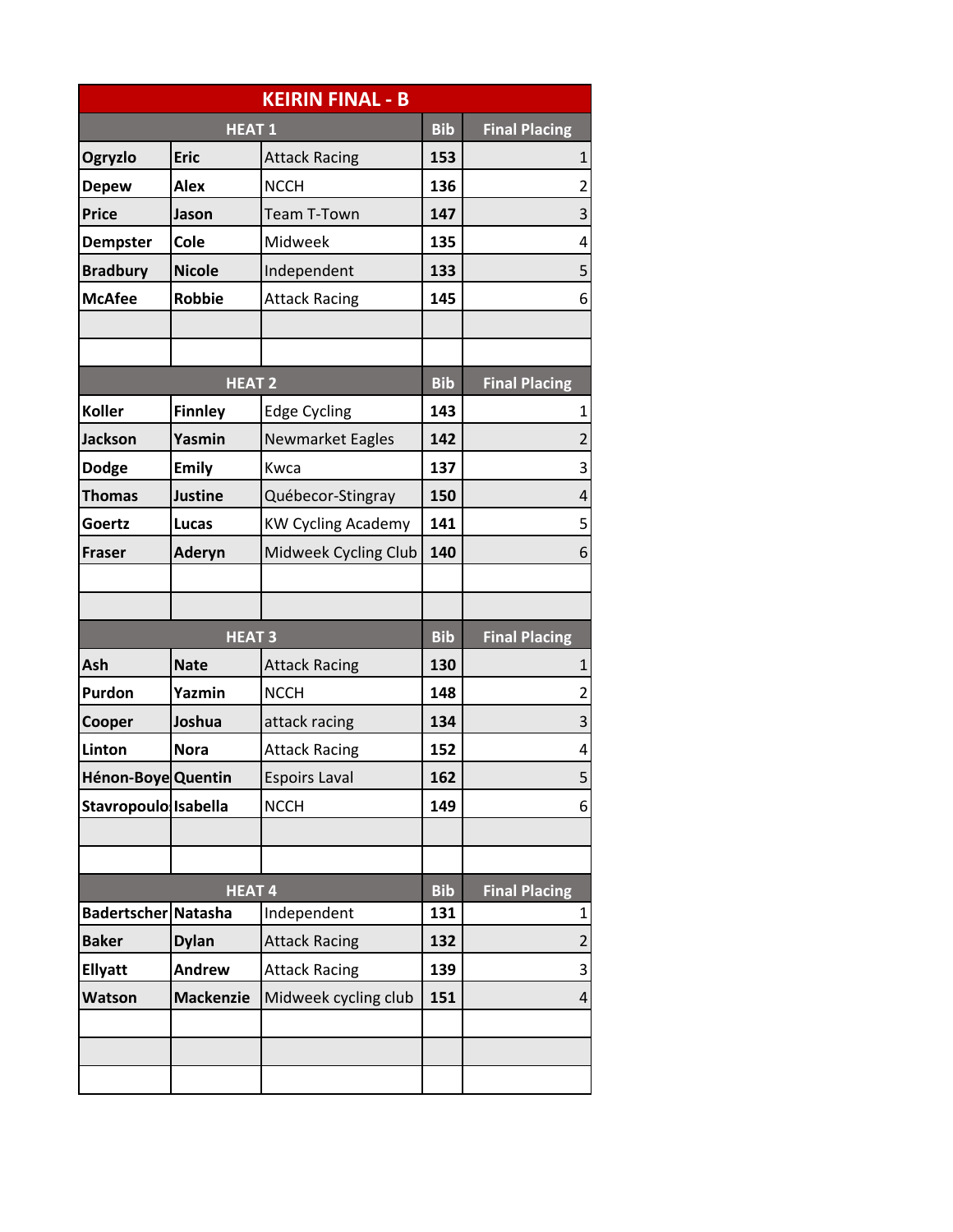|                     |                  | <b>KEIRIN FINAL - C</b>   |            |                      |
|---------------------|------------------|---------------------------|------------|----------------------|
|                     | <b>HEAT1</b>     |                           | <b>Bib</b> | <b>Final Placing</b> |
| <b>Pattishall</b>   | Reagen           | <b>Edge Cycling</b>       | 167        | 1                    |
| <b>Fangeat</b>      | <b>Alexandra</b> | <b>KW Cycling Academy</b> | 159        | $\overline{2}$       |
| <b>DePauw</b>       | <b>Alex</b>      | <b>Attack Racing</b>      | 158        | 3                    |
| <b>Suchak</b>       | Veer             | <b>Milton Revolution</b>  | 170        | 4                    |
| <b>Van Daele</b>    | Hayden           | <b>KW Cycling Academy</b> | 172        | 5                    |
|                     |                  |                           |            |                      |
|                     |                  |                           |            |                      |
|                     | <b>HEAT 2</b>    |                           | <b>Bib</b> | <b>Final Placing</b> |
| <b>Muys</b>         | <b>Megan</b>     | Independent               | 165        | 1                    |
| Verma               | <b>Divya</b>     | <b>Edge Cycling</b>       | 173        | 2                    |
| <b>Kaake</b>        | <b>Jessica</b>   | Midweek                   | 163        | 3                    |
| <b>Henke</b>        | Amanda           | <b>Milton Revolution</b>  | 161        | 4                    |
| Mann                | <b>Brody</b>     | <b>Attack Racing</b>      | 164        | 5                    |
|                     |                  |                           |            |                      |
|                     |                  |                           |            |                      |
|                     | <b>HEAT3</b>     |                           | <b>Bib</b> | <b>Final Placing</b> |
| <b>Bergeron</b>     | <b>Antoine</b>   | <b>NCCH</b>               | 156        | 1                    |
| <b>Bradbury</b>     | <b>Sophie</b>    | <b>NCCH</b>               | 157        | 2                    |
| Rauwerda            | <b>Jared</b>     | <b>NCCH</b>               | 168        | 3                    |
| <b>Nelson</b>       | <b>Charlotte</b> | <b>Midweek Cycling</b>    | 166        | 4                    |
| <b>Tompkins</b>     | <b>Taylor</b>    | <b>Attack Racing</b>      | 171        | 5                    |
|                     |                  |                           |            |                      |
|                     |                  |                           |            |                      |
|                     | <b>HEAT4</b>     |                           | <b>Bib</b> | <b>Final Placing</b> |
| Schatzmann Emilie   |                  | <b>Milton Revolution</b>  | 169        | 1                    |
| Zielke-Stray Angela |                  | <b>KW Cycling Academy</b> | 174        | $\overline{c}$       |
| <b>Baker</b>        | Coryn            | <b>Attack Racing</b>      | 155        | 3                    |
|                     |                  |                           |            |                      |
|                     |                  |                           |            |                      |
|                     |                  |                           |            |                      |
|                     |                  |                           |            |                      |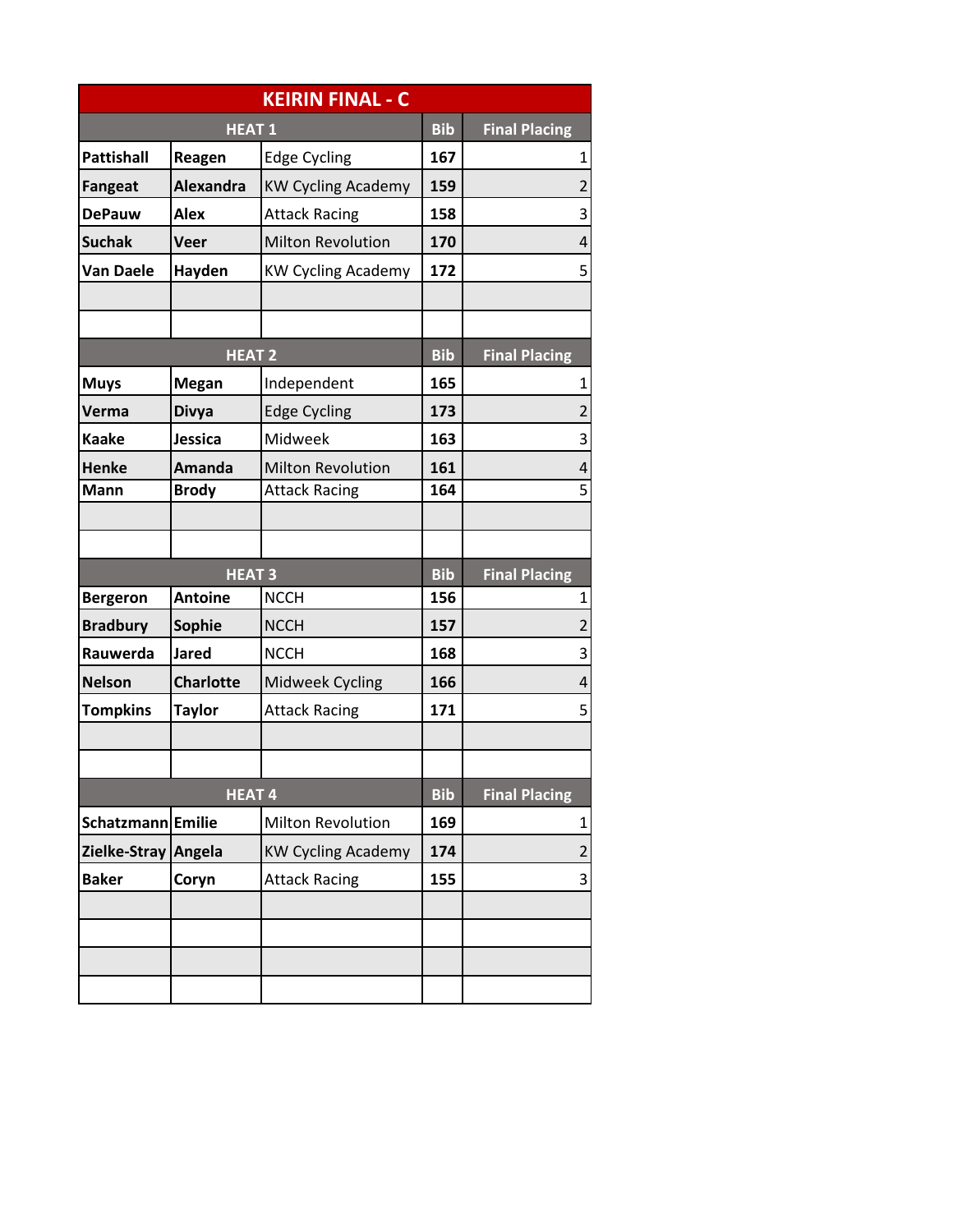|                            | <b>KEIRIN FINAL - D</b> |                           |            |                      |  |  |  |  |  |  |  |
|----------------------------|-------------------------|---------------------------|------------|----------------------|--|--|--|--|--|--|--|
|                            | <b>HEAT 1</b>           |                           | <b>Bib</b> | <b>Final Placing</b> |  |  |  |  |  |  |  |
| <b>McMullen</b>            | Jayden                  | <b>KW Cycling Academy</b> | 186        |                      |  |  |  |  |  |  |  |
| Freeman                    | <b>Margaret</b>         | <b>Edge Cycling</b>       | 184        |                      |  |  |  |  |  |  |  |
| <b>Rico</b>                | Camila                  | <b>Milton Revolution</b>  | 175        | 3                    |  |  |  |  |  |  |  |
| White                      | <b>Escher</b>           | <b>Team Attack</b>        | 176        | 4                    |  |  |  |  |  |  |  |
| De Groote                  | <b>Augustus</b>         | Ride With Ryan            | 180        | 5                    |  |  |  |  |  |  |  |
| <b>Fangeat</b>             | Samantha                | <b>KW Cycling Academy</b> | 183        | 6                    |  |  |  |  |  |  |  |
|                            |                         |                           |            |                      |  |  |  |  |  |  |  |
|                            |                         |                           |            |                      |  |  |  |  |  |  |  |
|                            | <b>HEAT 2</b>           |                           | <b>Bib</b> | <b>Final Placing</b> |  |  |  |  |  |  |  |
| <b>Drewitt</b>             | <b>Sheldon</b>          | Speed River Cycling Clu   | 181        |                      |  |  |  |  |  |  |  |
| Goertz                     | Sagan                   | <b>KW Cycling Academy</b> | 185        | 2                    |  |  |  |  |  |  |  |
| <b>Montrichard Vanessa</b> |                         | <b>NCCH</b>               | 187        | 3                    |  |  |  |  |  |  |  |
| Reinke                     | <b>Sara</b>             | Independent               | 189        | 4                    |  |  |  |  |  |  |  |
| <b>Montrichard Maria</b>   |                         | <b>NCCH</b>               | 188        | 5                    |  |  |  |  |  |  |  |
|                            |                         |                           |            |                      |  |  |  |  |  |  |  |
|                            |                         |                           |            |                      |  |  |  |  |  |  |  |
|                            |                         |                           |            |                      |  |  |  |  |  |  |  |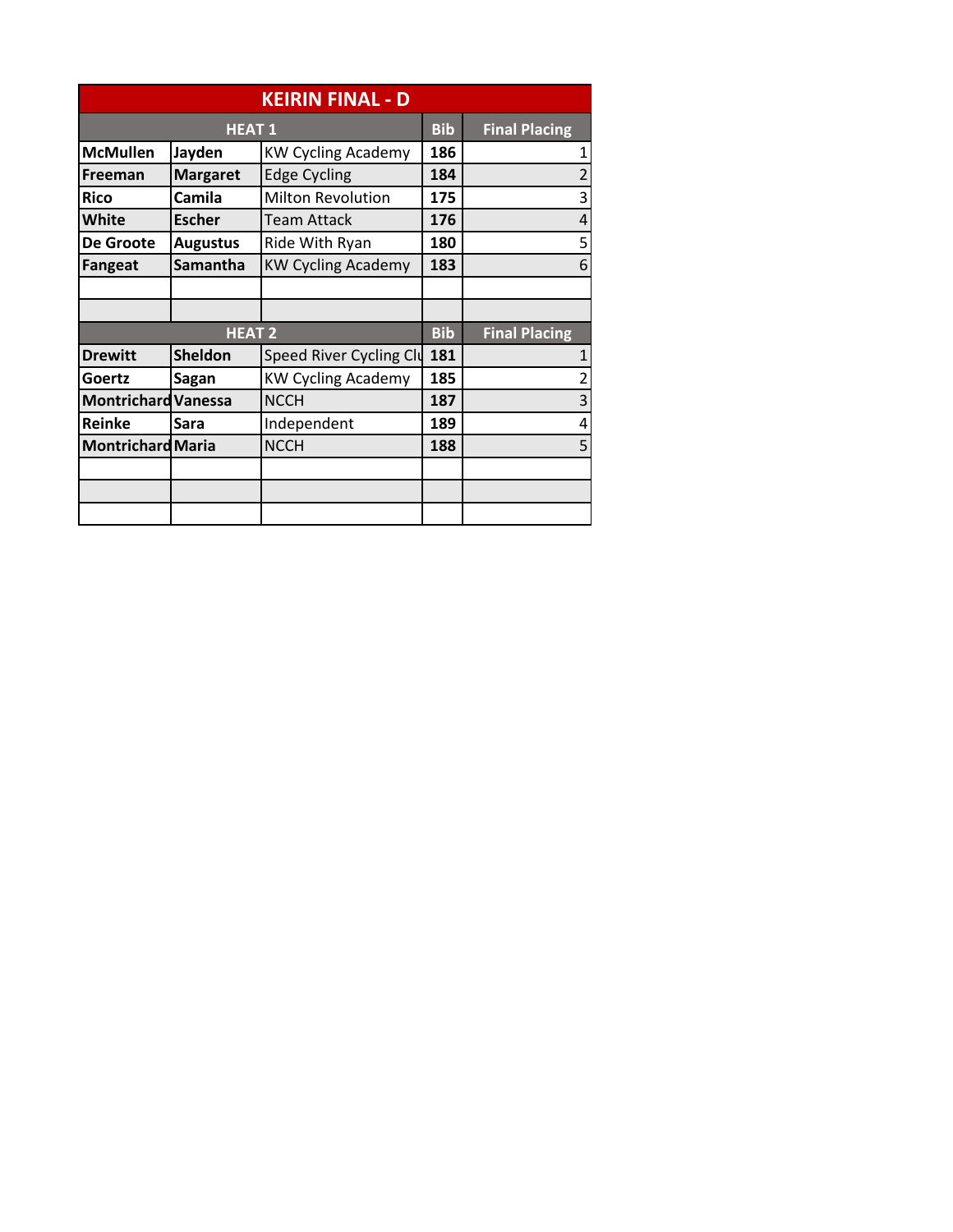|                  | <b>KEIRIN FINAL - E</b> |                           |            |                      |  |  |  |  |  |  |
|------------------|-------------------------|---------------------------|------------|----------------------|--|--|--|--|--|--|
|                  | <b>HEAT 1</b>           |                           | <b>Bib</b> | <b>Final Placing</b> |  |  |  |  |  |  |
| <b>Jackson</b>   | Haniya                  | <b>Newmarket Eagles</b>   | 194        |                      |  |  |  |  |  |  |
| Afan             | Kai                     | <b>Star Track</b>         | 190        | 2                    |  |  |  |  |  |  |
| <b>Fangeat</b>   | Thomas                  | <b>KW Cycling Academy</b> | 193        | 3                    |  |  |  |  |  |  |
| <b>De Groote</b> | Carl                    | Ride With Ryan            | 192        | 4                    |  |  |  |  |  |  |
|                  |                         |                           |            |                      |  |  |  |  |  |  |
|                  |                         |                           |            |                      |  |  |  |  |  |  |
|                  | <b>HEAT 1</b>           |                           | <b>Bib</b> | <b>Final Placing</b> |  |  |  |  |  |  |
| Franks           | Grayson                 | Independent               | 196        |                      |  |  |  |  |  |  |
| Wert             | <b>Henry</b>            | Junior Cycle Sport        | 195        | 2                    |  |  |  |  |  |  |
| <b>Burke</b>     | Rohan                   | <b>NCCH</b>               | 191        | 3                    |  |  |  |  |  |  |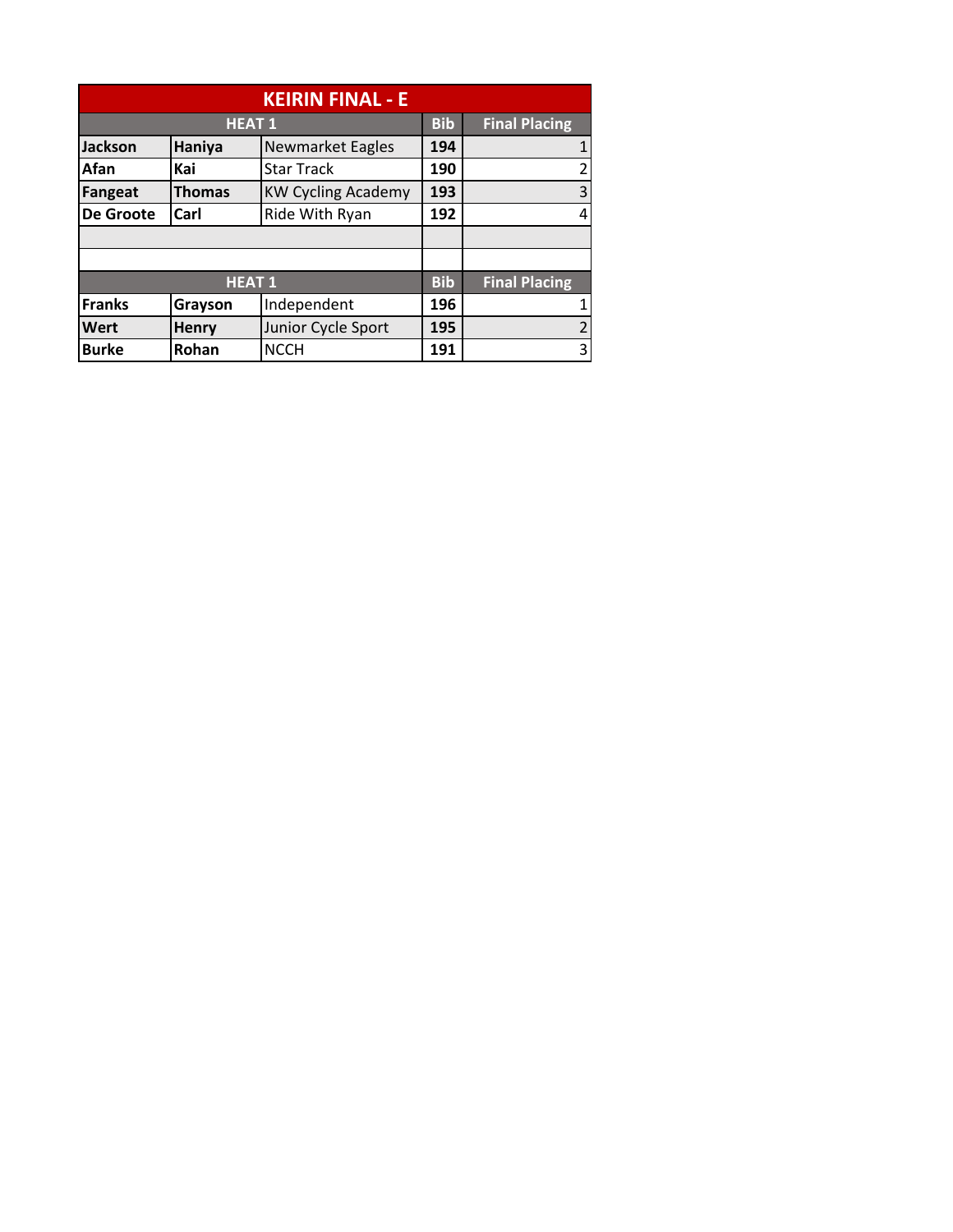|                             | POINTS RACE - A -7.5km/30laps |                           |            |  |                 |                 |                 |            |                |                     |                      |
|-----------------------------|-------------------------------|---------------------------|------------|--|-----------------|-----------------|-----------------|------------|----------------|---------------------|----------------------|
| Last Name                   | <b>First Name</b>             | <b>Affiliates</b>         | <b>Bib</b> |  | <b>SPRINT 1</b> | <b>SPRINT 2</b> | <b>SPRINT 3</b> | LAPS $+/-$ | <b>Points</b>  | <b>Finish Order</b> | <b>Final Placing</b> |
| Leonard                     | Michael                       | Racer Sportif/Mattamy     | 110        |  |                 |                 | 10              |            | 10             |                     | $\mathbf{1}$         |
| <b>Bergeron</b>             | <b>Charles</b>                | <b>NCCH</b>               | 101        |  | 5               | 5               |                 |            | 10             |                     | $\overline{2}$       |
| <b>Mattern</b>              | <b>Carson</b>                 | Ascent                    | 114        |  |                 | $\mathbf{1}$    | 6               |            |                |                     | 3                    |
| <b>MacEwen</b>              | Finlay                        | <b>Attack Racing</b>      | 112        |  | 3               | 3               |                 |            | 6 <sup>1</sup> |                     | $\overline{a}$       |
| <b>Szemeczko</b>            | Evan                          | <b>KW Cycling Academy</b> | 121        |  |                 |                 | 4               |            | Δ              |                     | 5                    |
| <b>Roberts</b>              | <b>Nicholas</b>               | Edge Cycling              | 118        |  |                 |                 | $\mathbf{2}$    |            |                |                     | $\boldsymbol{6}$     |
| <b>Carney</b>               | Liam                          | <b>Madonna Wheelers</b>   | 102        |  | $\overline{2}$  |                 |                 |            |                | 16                  | $\overline{7}$       |
| <b>Tompkins</b>             | <b>Patrick</b>                | <b>Attack Racing</b>      | 122        |  |                 |                 |                 |            | 0              | 6                   | $\,8\,$              |
| <b>Elliott-Cordo Andres</b> |                               | Neworld Team              | 105        |  |                 |                 |                 |            | 0              |                     | 9                    |
| Olejniczak                  | <b>David</b>                  | Milton Revolution         | 115        |  |                 |                 |                 |            | $\overline{0}$ | 9                   | 10                   |
| <b>Hadfield</b>             | Gavin                         | Peterborough CC           | 108        |  |                 |                 |                 |            | 0              | 10                  | $11\,$               |
| Reinke                      | lan                           | <b>NCCH</b>               | 117        |  |                 |                 |                 |            | $\overline{0}$ | 11                  | 12                   |
| De Groote                   | <b>Theodore</b>               | Ride With Ryan            | 104        |  |                 |                 |                 |            | 0              | 12                  | 13                   |
| Valenti                     | Luke                          | Ride with Ryan            | 123        |  |                 |                 |                 |            | $\overline{0}$ | 13                  | 14                   |
| Cuff                        | Gregory                       | <b>NCCH</b>               | 103        |  |                 |                 |                 |            | 0              | 14                  | 15                   |
| Fedor                       | Quinn                         | Independent               | 107        |  |                 |                 |                 |            | $\mathbf 0$    | 15                  | 16                   |
| <b>Kopchak</b>              | <b>Lewis</b>                  | <b>Startrack</b>          | 109        |  |                 |                 |                 |            | 0              | 17                  | 17                   |
| <b>Stein</b>                | <b>Dakota</b>                 | Edge Cycling              | 120        |  | $\mathbf{1}$    | $\overline{2}$  |                 | $-20$      | $-17$          | 18                  | 18                   |
| <b>MacEwen</b>              | Benen                         | <b>Attack Racing</b>      | 111        |  |                 |                 |                 | $-40$      | $-40$          | 19                  | 19                   |
| Rauwerda                    | Lucas                         | <b>NCCH</b>               | 116        |  |                 |                 |                 |            | $\mathbf 0$    | 20                  | 20                   |
| <b>Scott</b>                | <b>Andrew</b>                 | Independent               | 119        |  |                 |                 |                 |            | 0              |                     | <b>DNF</b>           |
| <b>Rorke</b>                | <b>Tyler</b>                  | <b>KW Cycling Academy</b> | 124        |  |                 |                 |                 | $-40$      | $-40$          |                     | <b>DNF</b>           |
|                             |                               |                           |            |  |                 |                 |                 |            |                |                     |                      |
|                             |                               |                           |            |  |                 |                 |                 |            |                |                     |                      |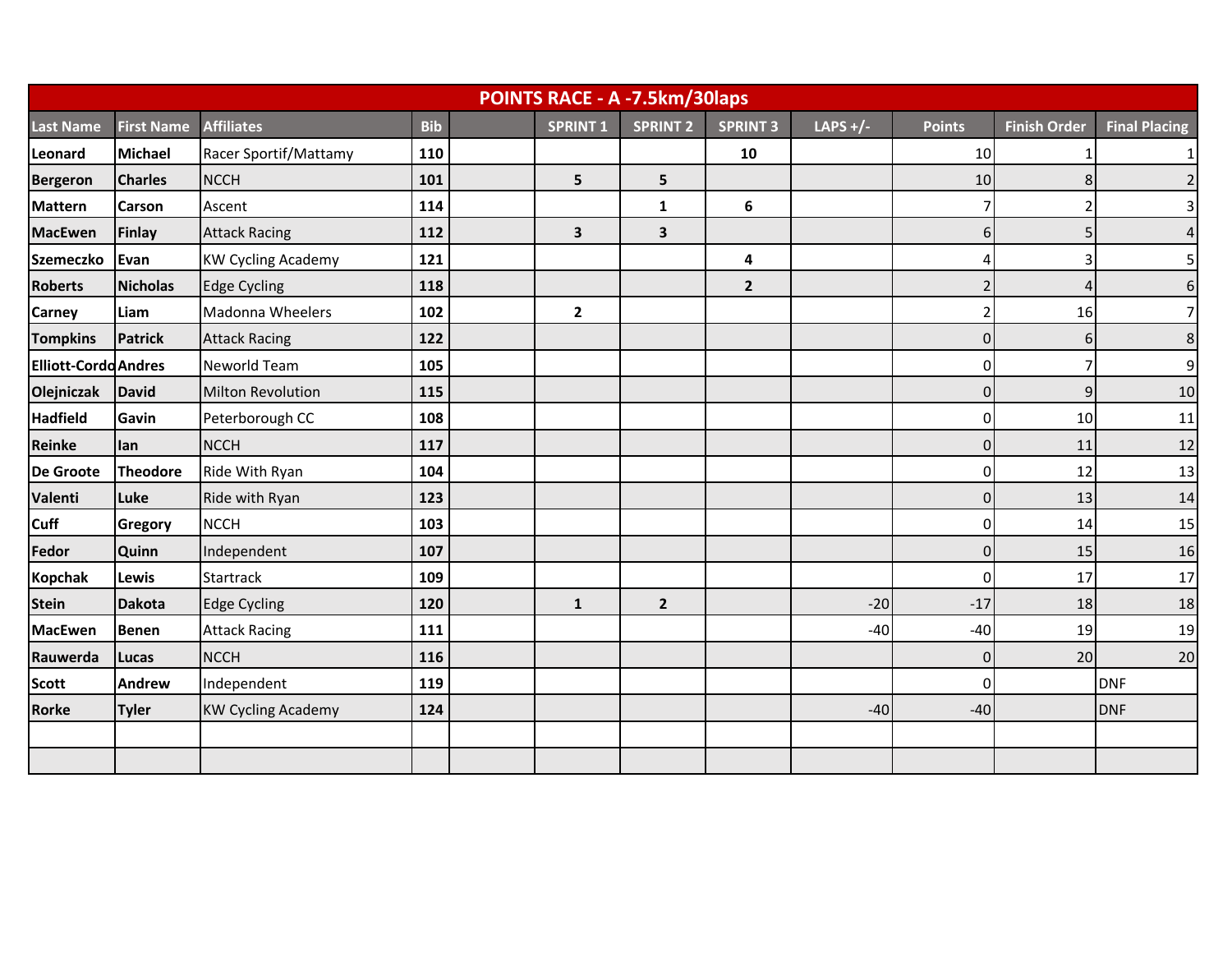|                            | <b>POINTS RACE - B - 6km/24laps</b> |                           |            |  |                         |                 |                  |            |                |                     |                      |
|----------------------------|-------------------------------------|---------------------------|------------|--|-------------------------|-----------------|------------------|------------|----------------|---------------------|----------------------|
| Last Name                  | <b>First Name</b>                   | <b>Affiliates</b>         | <b>Bib</b> |  | <b>SPRINT 1</b>         | <b>SPRINT 2</b> | <b>SPRINT 3</b>  | LAPS $+/-$ | <b>Points</b>  | <b>Finish Order</b> | <b>Final Placing</b> |
| Ash                        | <b>Nate</b>                         | <b>Attack Racing</b>      | 130        |  |                         |                 | 10               |            | 10             |                     | $\mathbf{1}$         |
| <b>Dodge</b>               | Emily                               | Kwca                      | 137        |  | 5                       |                 | 4                |            | 9              |                     | $\mathbf 2$          |
| <b>Koller</b>              | Finnley                             | <b>Edge Cycling</b>       | 143        |  |                         |                 | $\boldsymbol{6}$ |            | 6              |                     | 3                    |
| <b>Baker</b>               | <b>Dylan</b>                        | <b>Attack Racing</b>      | 132        |  | $\overline{2}$          | $\mathbf{1}$    | $\overline{2}$   |            |                |                     | $\overline{4}$       |
| <b>Depew</b>               | <b>Alex</b>                         | <b>NCCH</b>               | 136        |  |                         | 5               |                  |            |                | 10                  | 5                    |
| Watson                     | Mackenzie                           | Midweek cycling club      | 151        |  | $\overline{\mathbf{3}}$ |                 |                  |            |                |                     | 6                    |
| Hénon-Boye Quentin         |                                     | <b>Espoirs Laval</b>      | 162        |  |                         | 3               |                  |            |                | 10                  | $\overline{7}$       |
| <b>Eric</b>                | Ogryzlo                             | <b>Attack Racing</b>      | 153        |  |                         | $\mathbf{2}$    |                  |            |                | 19                  | 8                    |
| <b>McAfee</b>              | <b>Robbie</b>                       | <b>Attack Racing</b>      | 145        |  | $\mathbf{1}$            |                 |                  |            |                | 10                  | 9                    |
| <b>Bradbury</b>            | Nicole                              | Independent               | 133        |  |                         |                 |                  |            | $\mathbf 0$    | 6                   | 10                   |
| <b>Price</b>               | Jason                               | Team T-Town               | 147        |  |                         |                 |                  |            | 0              |                     | $11\,$               |
| Goertz                     | Lucas                               | <b>KW Cycling Academy</b> | 141        |  |                         |                 |                  |            | $\Omega$       | 8                   | 12                   |
| <b>Ellyatt</b>             | <b>Andrew</b>                       | <b>Attack Racing</b>      | 139        |  |                         |                 |                  |            | 0              | 9                   | 13                   |
| <b>Badertscher Natasha</b> |                                     | Independent               | 131        |  |                         |                 |                  |            | $\overline{0}$ | 10                  | 14                   |
| <b>Dempster</b>            | <b>Cole</b>                         | Midweek                   | 135        |  |                         |                 |                  |            | $\overline{0}$ | 10                  | 14                   |
| Fraser                     | Aderyn                              | Midweek Cycling Club      | 140        |  |                         |                 |                  |            | $\overline{0}$ | 10                  | 14                   |
| <b>Thomas</b>              | Justine                             | Québecor-Stingray         | 150        |  |                         |                 |                  |            | $\overline{0}$ | 10                  | 14                   |
| Linton                     | Nora                                | <b>Attack Racing</b>      | 152        |  |                         |                 |                  |            | $\overline{0}$ | 10                  | 14                   |
| <b>Jackson</b>             | Yasmin                              | Newmarket Eagles          | 142        |  |                         |                 |                  |            | $\overline{0}$ | 18                  | 19                   |
| Purdon                     | Yazmin                              | <b>NCCH</b>               | 148        |  |                         |                 |                  |            | $\overline{0}$ | 21                  | $20\,$               |
| Cooper                     | Joshua                              | attack racing             | 134        |  |                         |                 |                  |            | 0              | 22                  | 21                   |
| Stavropoulo Isabella       |                                     | <b>NCCH</b>               | 149        |  |                         |                 |                  | $-20$      | $-20$          | 20                  | 22                   |
|                            |                                     |                           |            |  |                         |                 |                  |            |                |                     |                      |
|                            |                                     |                           |            |  |                         |                 |                  |            |                |                     |                      |
|                            |                                     |                           |            |  |                         |                 |                  |            |                |                     |                      |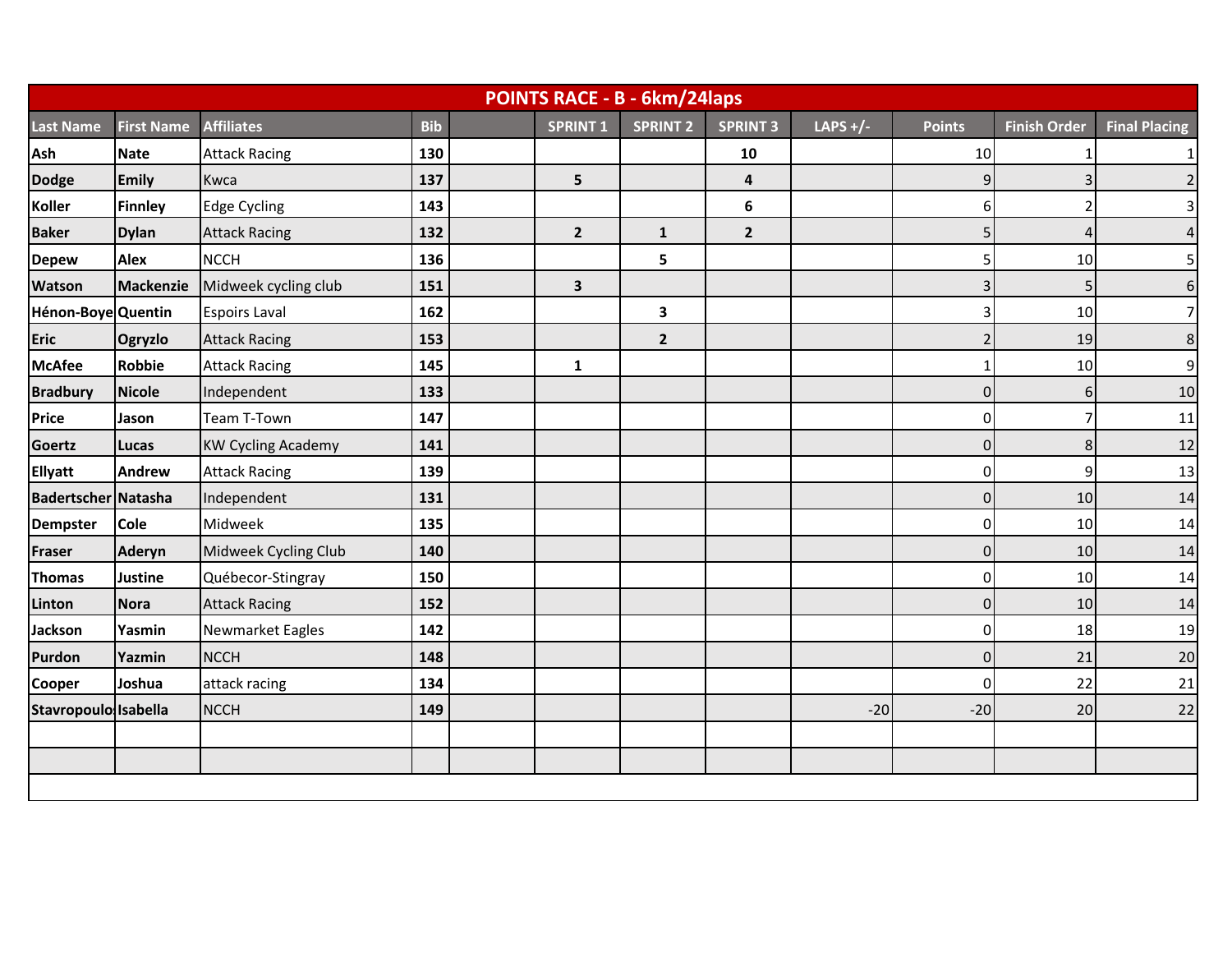|                     | <b>POINTS RACE - C - 5km/20laps</b> |                           |            |                 |                         |                 |                         |            |                |                     |                      |
|---------------------|-------------------------------------|---------------------------|------------|-----------------|-------------------------|-----------------|-------------------------|------------|----------------|---------------------|----------------------|
| <b>Last Name</b>    | <b>First Name</b>                   | <b>Affiliates</b>         | <b>Bib</b> | <b>SPRINT 1</b> | <b>SPRINT 2</b>         | <b>SPRINT 3</b> | <b>SPRINT 4</b>         | LAPS $+/-$ | <b>Points</b>  | <b>Finish Order</b> | <b>Final Placing</b> |
| Rauwerda            | <b>Jared</b>                        | <b>NCCH</b>               | 168        |                 |                         |                 | 10                      |            | 10             |                     | $\mathbf{1}$         |
| <b>DePauw</b>       | <b>Alex</b>                         | <b>Attack Racing</b>      | 158        |                 |                         |                 | 6                       |            | 6              | 2                   | $\overline{2}$       |
| <b>Muys</b>         | <b>Megan</b>                        | Independent               | 165        |                 |                         | $\overline{2}$  | 4                       |            | 6              | 3                   | 3                    |
| <b>Kaake</b>        | Jessica                             | Midweek                   | 163        |                 |                         | 5               |                         |            | 5              | 9                   | 4                    |
| <b>Baker</b>        | <b>Coryn</b>                        | <b>Attack Racing</b>      | 155        | 5               |                         |                 |                         |            | 5              | 15                  | 5                    |
| Schatzmann Emilie   |                                     | Milton Revolution         | 169        |                 | 5                       |                 |                         |            | 5              | 16                  | 6                    |
| Fangeat             | Alexandra                           | <b>KW Cycling Academy</b> | 159        | $\overline{2}$  | $\overline{\mathbf{2}}$ |                 |                         |            | 4              |                     | $\overline{7}$       |
| <b>Van Daele</b>    | Hayden                              | <b>KW Cycling Academy</b> | 172        | 3               |                         | 1               |                         |            | $\overline{4}$ | 9                   | 8                    |
| <b>Bradbury</b>     | Sophie                              | <b>NCCH</b>               | 157        |                 | 3                       |                 |                         |            | 3              | 9 <sub>l</sub>      | $\mathsf 9$          |
| <b>Suchak</b>       | <b>Veer</b>                         | <b>Milton Revolution</b>  | 170        |                 |                         | 3               |                         |            | 3              | 18                  | 10                   |
| Zielke-Stray Angela |                                     | <b>KW Cycling Academy</b> | 174        |                 |                         |                 | $\overline{\mathbf{2}}$ |            | $\overline{2}$ | 4                   | $11\,$               |
| <b>Henke</b>        | Amanda                              | Milton Revolution         | 161        |                 | $\mathbf{1}$            |                 |                         |            | $\mathbf{1}$   | 5                   | 12                   |
| Pattishall          | Reagen                              | <b>Edge Cycling</b>       | 167        | $\mathbf{1}$    |                         |                 |                         |            |                | 9                   | 13                   |
| <b>Mann</b>         | <b>Brody</b>                        | <b>Attack Racing</b>      | 164        |                 |                         |                 |                         |            | 0              | $6\vert$            | 14                   |
| <b>Nelson</b>       | <b>Charlotte</b>                    | Midweek Cycling           | 166        |                 |                         |                 |                         |            | $\mathbf 0$    | 8                   | 15                   |
| <b>Tompkins</b>     | <b>Taylor</b>                       | <b>Attack Racing</b>      | 171        |                 |                         |                 |                         |            | 0              | 9                   | 16                   |
| <b>Bergeron</b>     | <b>Antoine</b>                      | <b>NCCH</b>               | 156        |                 |                         |                 |                         |            | $\Omega$       | 9                   | 16                   |
| Verma               | Divya                               | <b>Edge Cycling</b>       | 173        |                 |                         |                 |                         | $-20$      | $-20$          | 17                  | 18                   |
|                     |                                     |                           |            |                 |                         |                 |                         |            |                |                     |                      |
|                     |                                     |                           |            |                 |                         |                 |                         |            |                |                     |                      |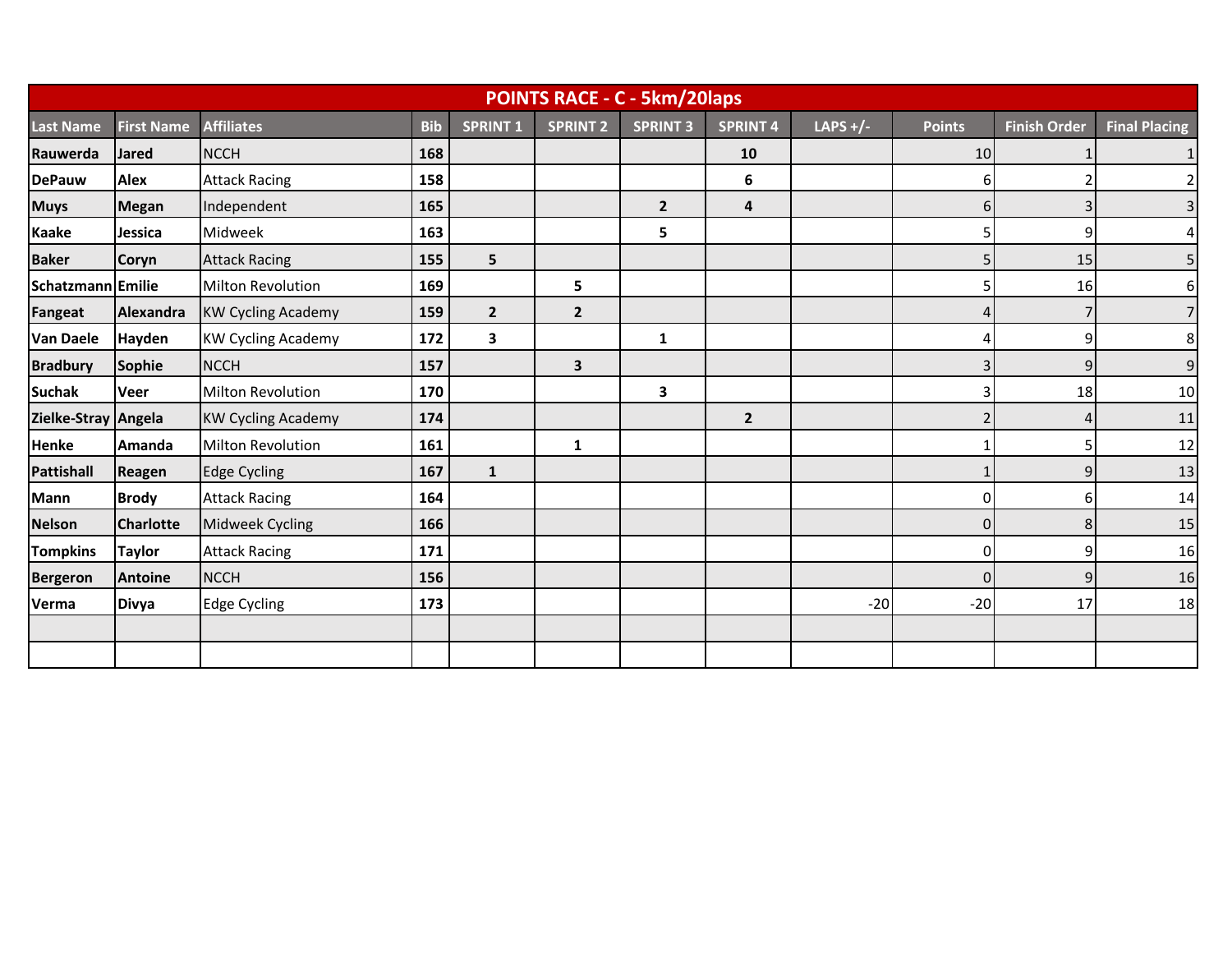|                  |                   |                           |            |    |    | POINT-A-LAP - D - 4km/16laps |              |             |              |                |                |                |                |                         |                         |                         |                |              |              |            |                |                               |                                |
|------------------|-------------------|---------------------------|------------|----|----|------------------------------|--------------|-------------|--------------|----------------|----------------|----------------|----------------|-------------------------|-------------------------|-------------------------|----------------|--------------|--------------|------------|----------------|-------------------------------|--------------------------------|
| <b>Last Name</b> | <b>First Name</b> | <b>Affiliates</b>         | <b>Bib</b> | 15 | 14 | 13                           | 12           | 11          | <b>10</b>    | 9              | $8\phantom{.}$ | $\overline{7}$ | $6\phantom{.}$ | $\overline{\mathbf{5}}$ | $\overline{\mathbf{4}}$ | $\overline{\mathbf{3}}$ | $\overline{2}$ | -1           | $\mathbf{0}$ | LAPS $+/-$ | <b>Points</b>  | <b>Finish</b><br><b>Order</b> | <b>Final</b><br><b>Placing</b> |
| <b>McMullen</b>  | Jayden            | <b>KW Cycling Academy</b> | 186        |    |    | $\mathbf{1}$                 | $\mathbf{1}$ |             | $\mathbf{1}$ | $\mathbf{1}$   |                | $\mathbf{1}$   | 1              | $\mathbf{1}$            |                         | $\mathbf{1}$            | $\mathbf{1}$   | 1            | $\mathbf{1}$ |            | 11             | $\overline{\mathbf{1}}$       | $\mathbf{1}$                   |
| <b>Drewitt</b>   | Sheldon           | Speed River Cycling Clu   | 181        |    |    |                              |              | $\mathbf 1$ |              |                | $\mathbf{1}$   |                |                |                         |                         |                         |                |              |              |            |                | 11                            | $\mathbf 2$                    |
| <b>Goertz</b>    | Sagan             | <b>KW Cycling Academy</b> | 185        |    |    |                              |              |             |              |                |                |                |                |                         | 1                       |                         |                |              |              |            |                |                               | 3                              |
| <b>White</b>     | <b>Escher</b>     | <b>Team Attack</b>        | 176        |    |    |                              |              |             |              |                |                |                |                |                         |                         |                         |                |              |              |            | 0              | З                             | $\sqrt{4}$                     |
| De Groote        | <b>Augustus</b>   | Ride With Ryan            | 180        |    |    |                              |              |             |              |                |                |                |                |                         |                         |                         |                |              |              |            | 0l             | 4                             | 5                              |
| <b>Fangeat</b>   | Samantha          | <b>KW Cycling Academy</b> | 183        |    |    |                              |              |             |              |                |                |                |                |                         |                         |                         |                |              |              |            | $\overline{0}$ | 5                             | 6                              |
| Freeman          | <b>Margaret</b>   | <b>Edge Cycling</b>       | 184        |    |    |                              |              |             |              |                |                |                |                |                         |                         |                         |                |              |              |            | 0              |                               | $\overline{7}$                 |
| Reinke           | Sara              | Independent               | 189        |    |    |                              |              |             |              |                |                |                |                |                         |                         |                         |                |              |              |            | $\Omega$       | 9                             | $\,8\,$                        |
| Montrichard      | <b>Maria</b>      | <b>NCCH</b>               | 188        |    |    |                              |              |             |              |                |                |                |                |                         |                         |                         |                |              |              | $-20$      | $-20$          | 6                             | $\mathsf g$                    |
| Montrichard      | Vanessa           | <b>NCCH</b>               | 187        |    |    |                              |              |             |              |                |                |                |                |                         |                         |                         |                |              |              | $-20$      | $-20$          | $\,8\,$                       | 10                             |
| <b>Rico</b>      | Camila            | Milton Revolution         | 175        |    |    |                              |              |             |              |                |                |                |                |                         |                         |                         |                |              |              | $-20$      | $-20$          | 10                            | $11\,$                         |
|                  |                   |                           |            |    |    |                              |              |             |              |                |                |                |                |                         |                         |                         |                |              |              |            |                |                               |                                |
|                  |                   |                           |            |    |    |                              |              |             |              |                |                |                |                |                         |                         |                         |                |              |              |            |                |                               |                                |
|                  |                   |                           |            |    |    | POINT-A-LAP - E - 3km/12laps |              |             |              |                |                |                |                |                         |                         |                         |                |              |              |            |                |                               |                                |
| <b>Last Name</b> | <b>First Name</b> | <b>Affiliates</b>         | <b>Bib</b> |    |    |                              |              | 11          | <b>10</b>    | $\overline{9}$ | $8\phantom{1}$ | $\overline{ }$ | 6 <sup>1</sup> | $\overline{\mathbf{5}}$ | $\overline{4}$          | $\overline{\mathbf{3}}$ | 2 <sup>2</sup> | 1            | $\mathbf{0}$ | LAPS $+/-$ | <b>Points</b>  | <b>Finish</b><br><b>Order</b> | <b>Final</b><br><b>Placing</b> |
| Jackson          | Haniya            | Newmarket Eagles          | 194        |    |    |                              |              |             |              |                | $\mathbf{1}$   | $\mathbf{1}$   | $\mathbf{1}$   | $\mathbf{1}$            | $\mathbf{1}$            | $\mathbf{1}$            | $\mathbf{1}$   | $\mathbf{1}$ | 1            |            | 9 <sub>l</sub> |                               | $\mathbf{1}$                   |
| Fangeat          | <b>Thomas</b>     | <b>KW Cycling Academy</b> | 193        |    |    |                              |              |             |              | $\mathbf{1}$   |                |                |                |                         |                         |                         |                |              |              |            |                |                               | $\overline{2}$                 |
| Afan             | Kai               | <b>Star Track</b>         | 190        |    |    |                              |              |             | 1            |                |                |                |                |                         |                         |                         |                |              |              |            |                |                               | $\overline{3}$                 |
| De Groote        | Carl              | Ride With Ryan            | 192        |    |    |                              |              |             |              |                |                |                |                |                         |                         |                         |                |              |              |            | 0              | $\overline{2}$                | 4                              |
| <b>Franks</b>    | Grayson           | Independent               | 196        |    |    |                              |              |             |              |                |                |                |                |                         |                         |                         |                |              |              |            | $\overline{0}$ | 4                             | 5                              |
| Wert             | <b>Henry</b>      | Junior Cycle Sport        | 195        |    |    |                              |              |             |              |                |                |                |                |                         |                         |                         |                |              |              |            | 0              | 6                             | 6                              |
| <b>Burke</b>     | Rohan             | <b>NCCH</b>               | 191        |    |    |                              |              |             |              |                |                |                |                |                         |                         |                         |                |              |              | $-20$      | $-20$          | 7                             | $\overline{7}$                 |
|                  |                   |                           |            |    |    |                              |              |             |              |                |                |                |                |                         |                         |                         |                |              |              |            |                |                               |                                |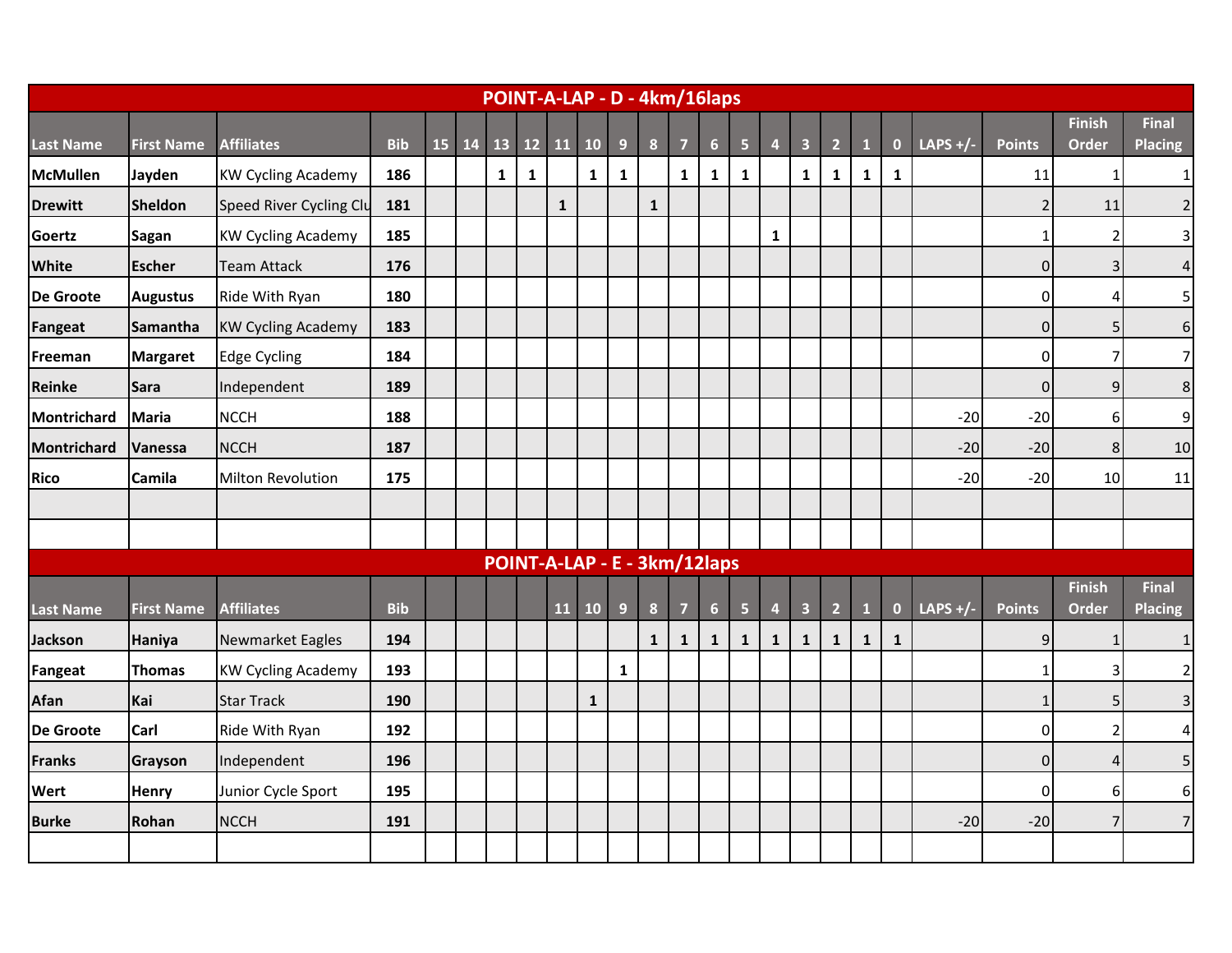|                        | <b>LONGEST LAP - A</b> |                           |            |                      |  |  |  |  |  |  |
|------------------------|------------------------|---------------------------|------------|----------------------|--|--|--|--|--|--|
| <b>Last Name</b>       | <b>First Name</b>      | <b>Affiliates</b>         | <b>Bib</b> | <b>Final Placing</b> |  |  |  |  |  |  |
| <b>MacEwen</b>         | <b>Finlay</b>          | <b>Attack Racing</b>      | 112        | $\mathbf{1}$         |  |  |  |  |  |  |
| Carney                 | Liam                   | <b>Madonna Wheelers</b>   | 102        | $\overline{2}$       |  |  |  |  |  |  |
| Leonard                | <b>Michael</b>         | Racer Sportif/Mattamy     | 110        | 3                    |  |  |  |  |  |  |
| <b>Stein</b>           | <b>Dakota</b>          | <b>Edge Cycling</b>       | 120        | $\overline{4}$       |  |  |  |  |  |  |
| <b>Bergeron</b>        | <b>Charles</b>         | <b>NCCH</b>               | 101        | 5                    |  |  |  |  |  |  |
| Cuff                   | <b>Gregory</b>         | <b>NCCH</b>               | 103        | 5                    |  |  |  |  |  |  |
| <b>Hadfield</b>        | Gavin                  | Peterborough CC           | 108        | 5                    |  |  |  |  |  |  |
| <b>Kopchak</b>         | Lewis                  | <b>Startrack</b>          | 109        | 5                    |  |  |  |  |  |  |
| <b>MacEwen</b>         | <b>Benen</b>           | <b>Attack Racing</b>      | 111        | 5                    |  |  |  |  |  |  |
| Rauwerda               | Lucas                  | <b>NCCH</b>               | 116        | 5                    |  |  |  |  |  |  |
| <b>Reinke</b>          | lan                    | <b>NCCH</b>               | 117        | 5                    |  |  |  |  |  |  |
| <b>Roberts</b>         | <b>Nicholas</b>        | <b>Edge Cycling</b>       | 118        | 5                    |  |  |  |  |  |  |
| <b>Szemeczko</b>       | Evan                   | <b>KW Cycling Academy</b> | 121        | 5                    |  |  |  |  |  |  |
| Olejniczak             | <b>David</b>           | <b>Milton Revolution</b>  | 115        | 14                   |  |  |  |  |  |  |
| Fedor                  | Quinn                  | Independent               | 107        | 15                   |  |  |  |  |  |  |
| <b>Tompkins</b>        | <b>Patrick</b>         | <b>Attack Racing</b>      | 122        | 16                   |  |  |  |  |  |  |
| <b>Mattern</b>         | Carson                 | Ascent                    | 114        | 17                   |  |  |  |  |  |  |
| <b>Elliott-Cordoba</b> | <b>Andres</b>          | Neworld Team              | 105        | 18                   |  |  |  |  |  |  |
| De Groote              | <b>Theodore</b>        | Ride With Ryan            | 104        | 19                   |  |  |  |  |  |  |
| Valenti                | Luke                   | Ride with Ryan            | 123        | 20                   |  |  |  |  |  |  |
| <b>Rorke</b>           | <b>Tyler</b>           | <b>KW Cycling Academy</b> | 124        | 21                   |  |  |  |  |  |  |
| <b>Scott</b>           | <b>Andrew</b>          | Independent               | 119        | 22                   |  |  |  |  |  |  |
|                        |                        |                           |            |                      |  |  |  |  |  |  |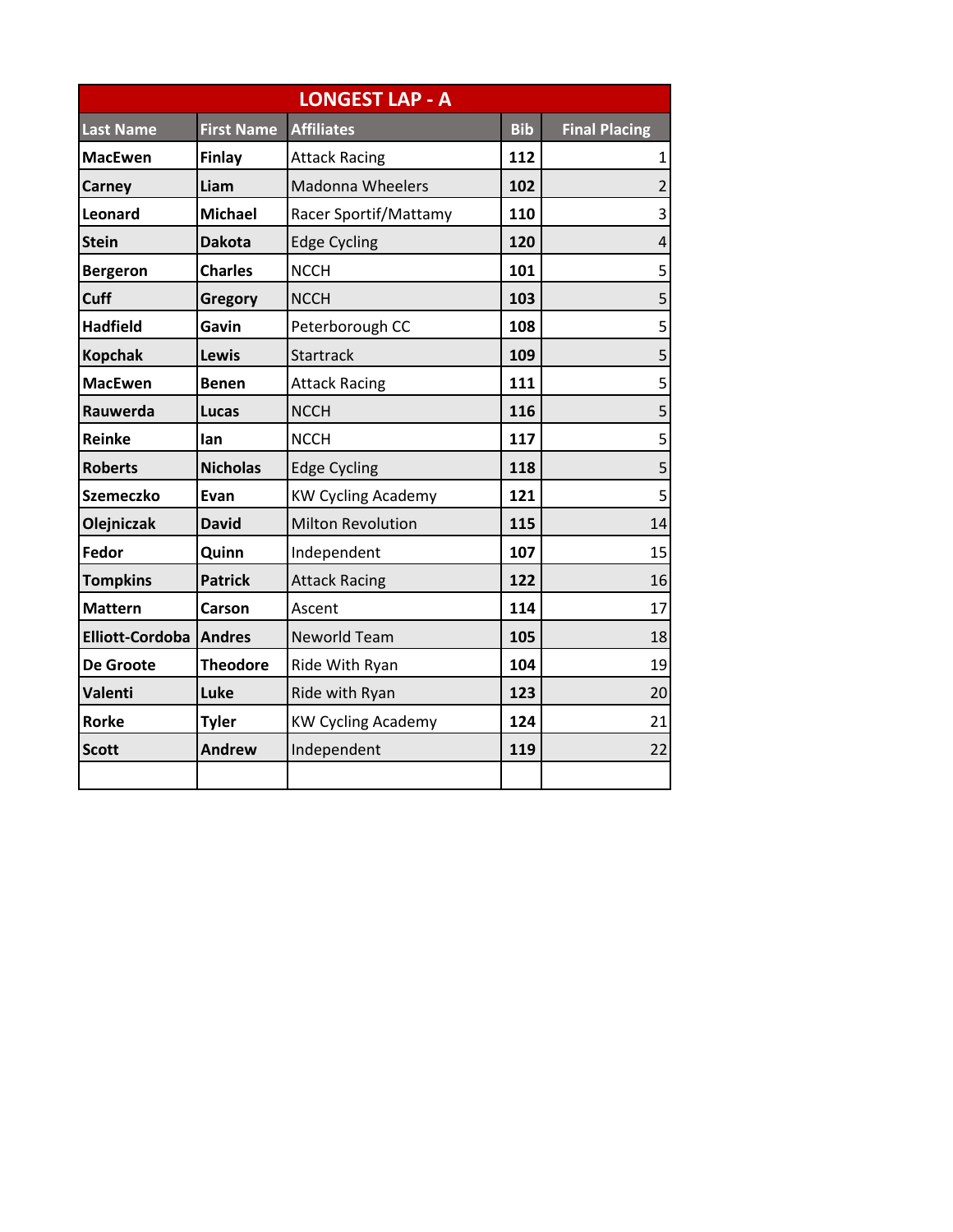|                     |                   | <b>LONGEST LAP - B</b>    |            |                         |
|---------------------|-------------------|---------------------------|------------|-------------------------|
| <b>Last Name</b>    | <b>First Name</b> | <b>Affiliates</b>         | <b>Bib</b> | <b>Final Placing</b>    |
| <b>Depew</b>        | <b>Alex</b>       | <b>NCCH</b>               | 136        | $\mathbf{1}$            |
| <b>Bradbury</b>     | <b>Nicole</b>     | Independent               | 133        | $\overline{2}$          |
| <b>Fraser</b>       | Aderyn            | Midweek Cycling Club      | 140        | 3                       |
| Goertz              | Lucas             | <b>KW Cycling Academy</b> | 141        | 4                       |
| Purdon              | Yazmin            | <b>NCCH</b>               | 148        | 5                       |
| <b>Jackson</b>      | Yasmin            | <b>Newmarket Eagles</b>   | 142        | 6                       |
| <b>Badertscher</b>  | <b>Natasha</b>    | Independent               | 131        | $\overline{7}$          |
| <b>Baker</b>        | <b>Dylan</b>      | <b>Attack Racing</b>      | 132        | $\overline{\mathbf{z}}$ |
| <b>Dodge</b>        | <b>Emily</b>      | Kwca                      | 137        | $\overline{7}$          |
| <b>Stavropoulos</b> | <b>Isabella</b>   | <b>NCCH</b>               | 149        | $\overline{7}$          |
| <b>Koller</b>       | <b>Finnley</b>    | <b>Edge Cycling</b>       | 143        | 11                      |
| <b>Thomas</b>       | <b>Justine</b>    | Québecor-Stingray         | 150        | 12                      |
| <b>Ash</b>          | <b>Nate</b>       | <b>Attack Racing</b>      | 130        | 13                      |
| Hénon-Boyer         | Quentin           | <b>Espoirs Laval</b>      | 162        | 14                      |
| <b>Price</b>        | Jason             | <b>Team T-Town</b>        | 147        | 15                      |
| <b>Dempster</b>     | Cole              | Midweek                   | 135        | 16                      |
| Ogryzlo             | <b>Eric</b>       | <b>Attack Racing</b>      | 153        | 17                      |
| <b>Ellyatt</b>      | Andrew            | <b>Attack Racing</b>      | 139        | 18                      |
| Cooper              | Joshua            | attack racing             | 134        | 19                      |
| Watson              | <b>Mackenzie</b>  | Midweek cycling club      | 151        | 20                      |
| Linton              | <b>Nora</b>       | <b>Attack Racing</b>      | 152        | 21                      |
| <b>McAfee</b>       | <b>Robbie</b>     | <b>Attack Racing</b>      | 145        | 22                      |
|                     |                   |                           |            |                         |
|                     |                   |                           |            |                         |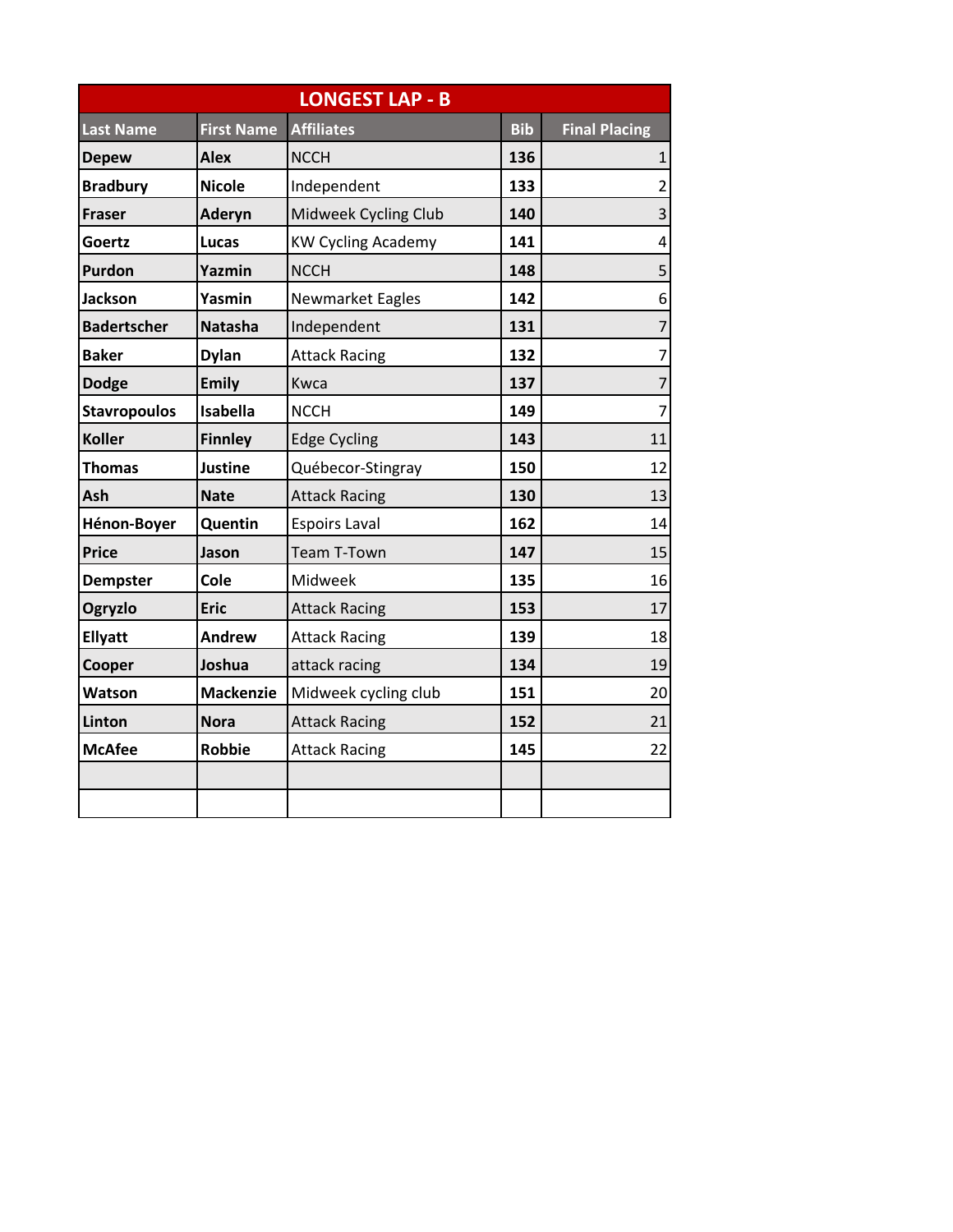|                   |                   | <b>LONGEST LAP - C</b>    |            |                      |
|-------------------|-------------------|---------------------------|------------|----------------------|
| <b>Last Name</b>  | <b>First Name</b> | <b>Affiliates</b>         | <b>Bib</b> | <b>Final Placing</b> |
| <b>Suchak</b>     | Veer              | <b>Milton Revolution</b>  | 170        | $\mathbf{1}$         |
| <b>DePauw</b>     | Alex              | <b>Attack Racing</b>      | 158        | $\overline{2}$       |
| <b>Baker</b>      | Coryn             | <b>Attack Racing</b>      | 155        | 3                    |
| <b>Henke</b>      | Amanda            | <b>Milton Revolution</b>  | 161        | 4                    |
| <b>Mann</b>       | <b>Brody</b>      | <b>Attack Racing</b>      | 164        | 5                    |
| Verma             | <b>Divya</b>      | <b>Edge Cycling</b>       | 173        | 6                    |
| <b>Kaake</b>      | <b>Jessica</b>    | Midweek                   | 163        | $\overline{7}$       |
| <b>Bradbury</b>   | Sophie            | <b>NCCH</b>               | 157        | 8                    |
| <b>Pattishall</b> | Reagen            | <b>Edge Cycling</b>       | 167        | 9                    |
| <b>Van Daele</b>  | Hayden            | <b>KW Cycling Academy</b> | 172        | 9                    |
| <b>Tompkins</b>   | <b>Taylor</b>     | <b>Attack Racing</b>      | 171        | 11                   |
| Zielke-Stray      | Angela            | <b>KW Cycling Academy</b> | 174        | 12                   |
| <b>Nelson</b>     | <b>Charlotte</b>  | Midweek Cycling           | 166        | 13                   |
| <b>Muys</b>       | <b>Megan</b>      | Independent               | 165        | 14                   |
| Schatzmann        | <b>Emilie</b>     | <b>Milton Revolution</b>  | 169        | 15                   |
| Rauwerda          | <b>Jared</b>      | <b>NCCH</b>               | 168        | 16                   |
| <b>Bergeron</b>   | <b>Antoine</b>    | <b>NCCH</b>               | 156        | 17                   |
| <b>Fangeat</b>    | Alexandra         | <b>KW Cycling Academy</b> | 159        | 18                   |
|                   |                   |                           |            |                      |
|                   |                   |                           |            |                      |
|                   |                   |                           |            |                      |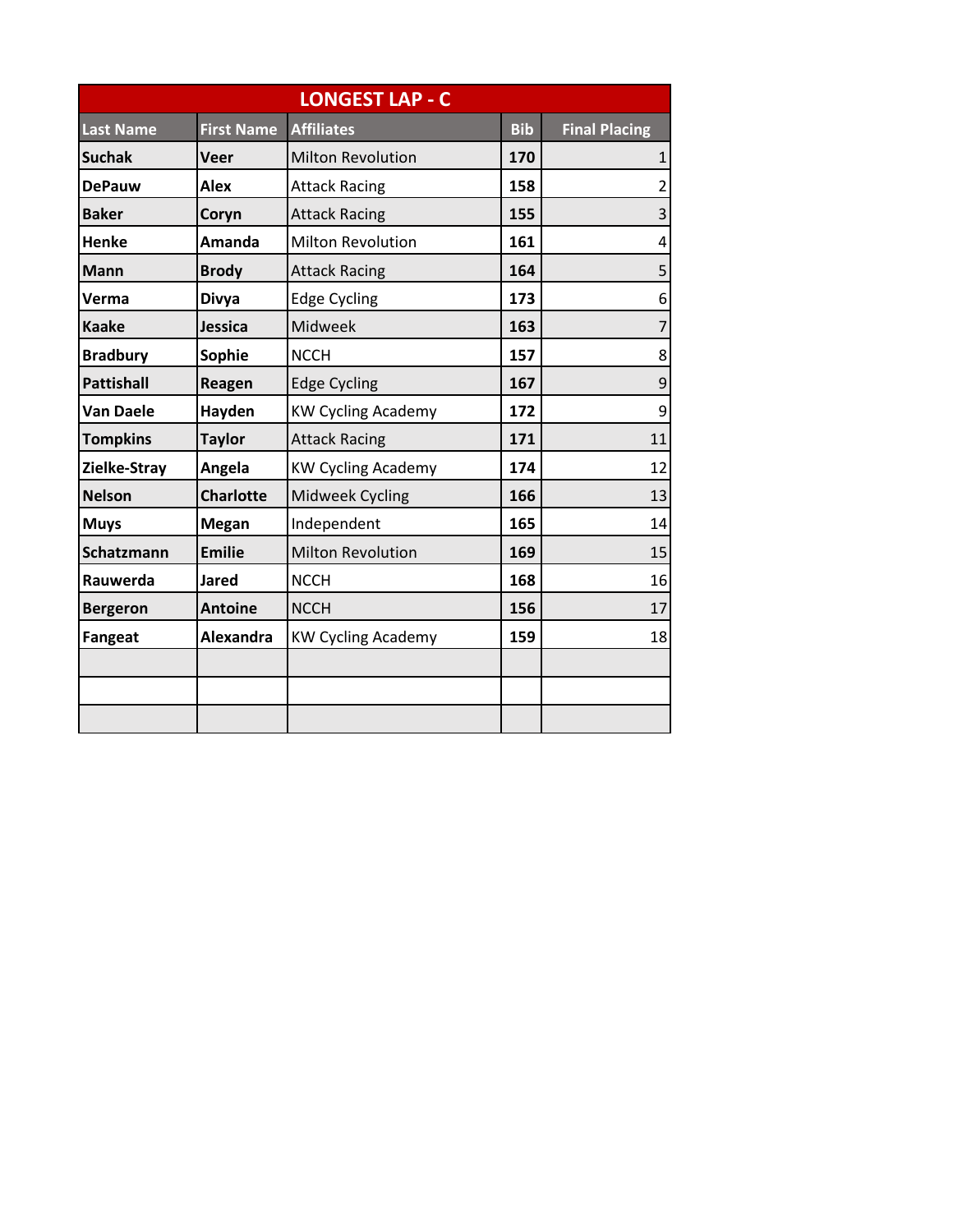|                    | <b>LONGEST LAP - D</b> |                           |            |                      |  |  |  |  |  |  |
|--------------------|------------------------|---------------------------|------------|----------------------|--|--|--|--|--|--|
| <b>Last Name</b>   | <b>First Name</b>      | <b>Affiliates</b>         | <b>Bib</b> | <b>Final Placing</b> |  |  |  |  |  |  |
| <b>Drewitt</b>     | <b>Sheldon</b>         | Speed River Cycling Club  | 181        | 1                    |  |  |  |  |  |  |
| <b>Rico</b>        | Camila                 | <b>Milton Revolution</b>  | 175        | $\overline{2}$       |  |  |  |  |  |  |
| White              | <b>Escher</b>          | Team Attack               | 176        | 3                    |  |  |  |  |  |  |
| De Groote          | <b>Augustus</b>        | Ride With Ryan            | 180        | 4                    |  |  |  |  |  |  |
| Reinke             | Sara                   | Independent               | 189        | 5                    |  |  |  |  |  |  |
| <b>McMullen</b>    | Jayden                 | <b>KW Cycling Academy</b> | 186        | 6                    |  |  |  |  |  |  |
| Freeman            | <b>Margaret</b>        | <b>Edge Cycling</b>       | 184        | $\overline{7}$       |  |  |  |  |  |  |
| <b>Montrichard</b> | Vanessa                | <b>NCCH</b>               | 187        | 8                    |  |  |  |  |  |  |
| Goertz             | Sagan                  | <b>KW Cycling Academy</b> | 185        | 9                    |  |  |  |  |  |  |
| <b>Montrichard</b> | <b>Maria</b>           | <b>NCCH</b>               | 188        | 10                   |  |  |  |  |  |  |
| <b>Fangeat</b>     | Samantha               | <b>KW Cycling Academy</b> | 183        | 11                   |  |  |  |  |  |  |
|                    |                        |                           |            |                      |  |  |  |  |  |  |
|                    |                        |                           |            |                      |  |  |  |  |  |  |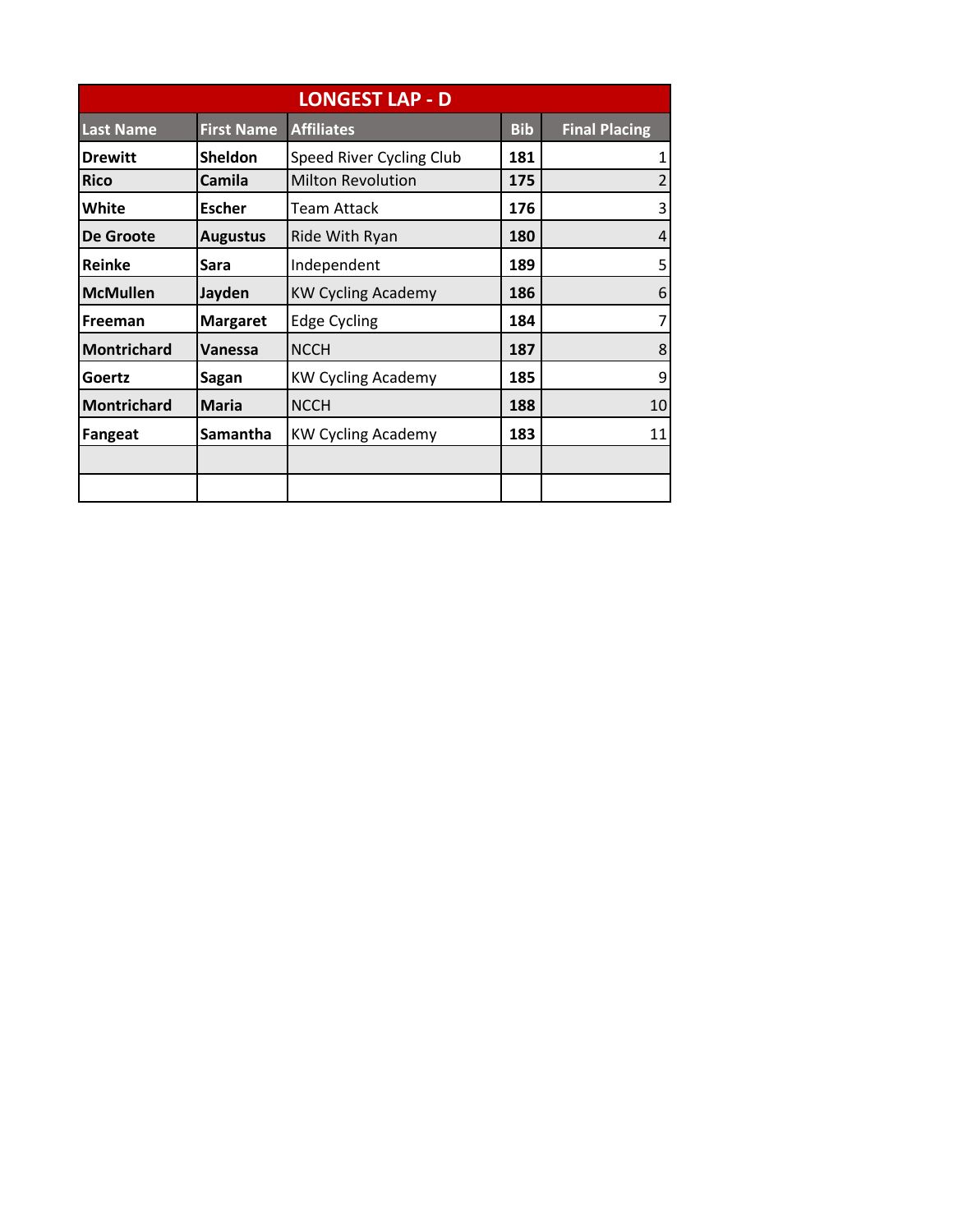| <b>LONGEST LAP - E</b> |                   |                           |            |                      |  |  |  |  |  |
|------------------------|-------------------|---------------------------|------------|----------------------|--|--|--|--|--|
| <b>Last Name</b>       | <b>First Name</b> | <b>Affiliates</b>         | <b>Bib</b> | <b>Final Placing</b> |  |  |  |  |  |
| Afan                   | Kai               | <b>Star Track</b>         | 190        | 1                    |  |  |  |  |  |
| <b>Franks</b>          | Grayson           | Independent               | 196        | $\overline{2}$       |  |  |  |  |  |
| De Groote              | Carl              | Ride With Ryan            | 192        | 3                    |  |  |  |  |  |
| <b>Jackson</b>         | Haniya            | Newmarket Eagles          | 194        | $\overline{4}$       |  |  |  |  |  |
| <b>Fangeat</b>         | <b>Thomas</b>     | <b>KW Cycling Academy</b> | 193        | 5                    |  |  |  |  |  |
| <b>Burke</b>           | Rohan             | <b>NCCH</b>               | 191        | 6                    |  |  |  |  |  |
| Wert                   | <b>Henry</b>      | Junior Cycle Sport        | 195        | $\overline{7}$       |  |  |  |  |  |
|                        |                   |                           |            |                      |  |  |  |  |  |
|                        |                   |                           |            |                      |  |  |  |  |  |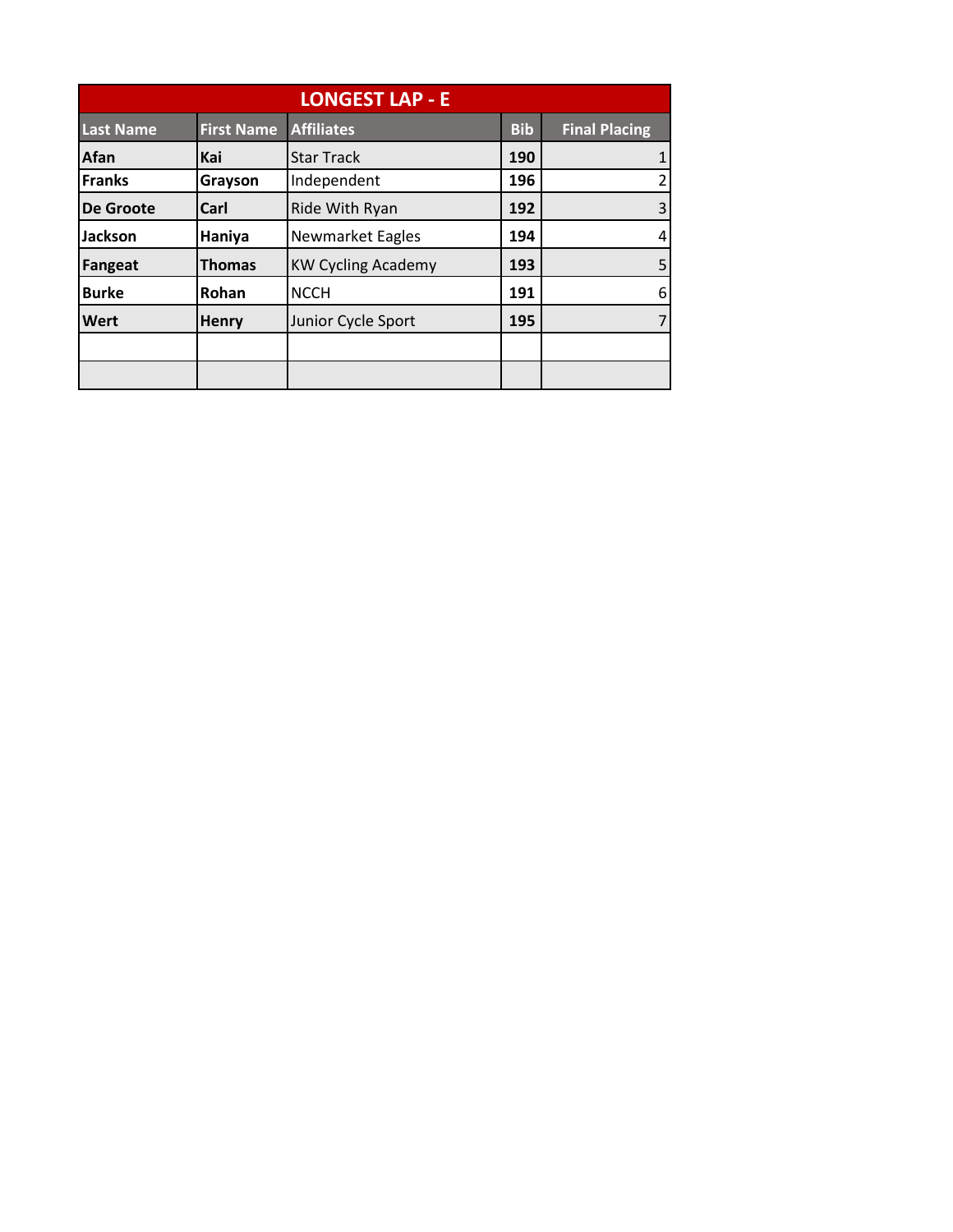| <b>PARA - KILO - 4 LAPS</b> |                 |                                       |            |       |       |       |       |                   |                |  |  |
|-----------------------------|-----------------|---------------------------------------|------------|-------|-------|-------|-------|-------------------|----------------|--|--|
| <b>Stoker</b>               | <b>Pilot</b>    | <b>Affiliates</b>                     | <b>Bib</b> | 250   | 500   | 750   | 1000  | <b>FINAL TIME</b> | <b>Placing</b> |  |  |
| <b>Kavisha</b>              | Petrina         |                                       |            |       |       |       |       |                   |                |  |  |
| Barran                      | <b>Tullissi</b> | Independant                           | 197        | 25.00 | 18.72 | 19.43 | 20.35 | 1.23.50           |                |  |  |
| <b>Michelle</b>             | <b>Nancy</b>    |                                       |            |       |       |       |       |                   |                |  |  |
| <b>Dathorne</b>             |                 | Schmeler HighGate Racing              | 198        | 27.38 | 19.41 | 20.14 | 20.78 | 1.27.71           |                |  |  |
|                             | Alana           |                                       |            |       |       |       |       |                   |                |  |  |
|                             |                 | Ashlyn Eddy Ziobroski Midweek Cycling | 199        | 27.15 | 20.97 | 21.89 | 22.50 | 1.32.50           |                |  |  |